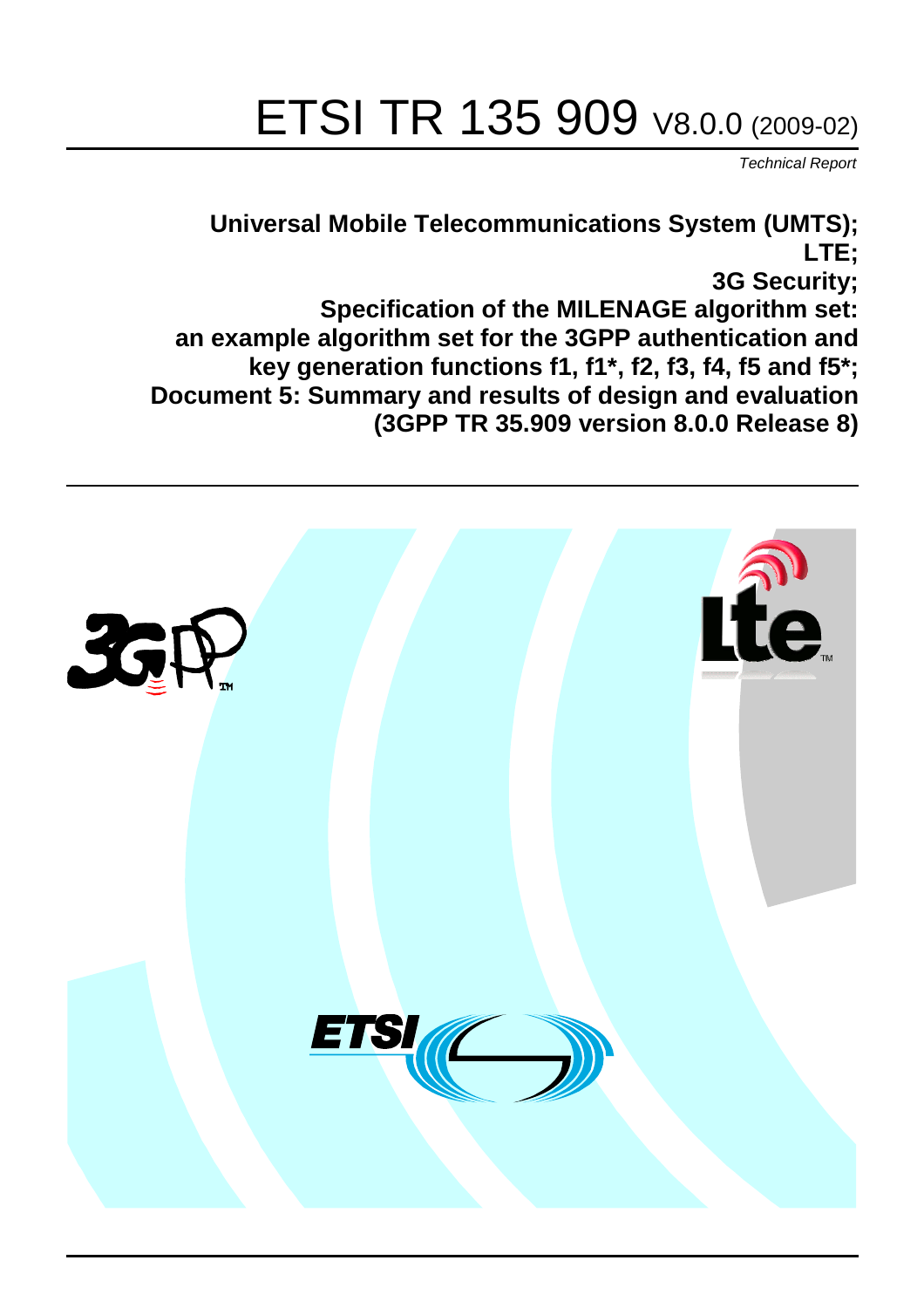Reference RTR/TSGS-0335909v800

Keywords LTE, SECURITY, UMTS

#### *ETSI*

#### 650 Route des Lucioles F-06921 Sophia Antipolis Cedex - FRANCE

Tel.: +33 4 92 94 42 00 Fax: +33 4 93 65 47 16

Siret N° 348 623 562 00017 - NAF 742 C Association à but non lucratif enregistrée à la Sous-Préfecture de Grasse (06) N° 7803/88

#### *Important notice*

Individual copies of the present document can be downloaded from: [http://www.etsi.org](http://www.etsi.org/)

The present document may be made available in more than one electronic version or in print. In any case of existing or perceived difference in contents between such versions, the reference version is the Portable Document Format (PDF). In case of dispute, the reference shall be the printing on ETSI printers of the PDF version kept on a specific network drive within ETSI Secretariat.

Users of the present document should be aware that the document may be subject to revision or change of status. Information on the current status of this and other ETSI documents is available at <http://portal.etsi.org/tb/status/status.asp>

If you find errors in the present document, please send your comment to one of the following services: [http://portal.etsi.org/chaircor/ETSI\\_support.asp](http://portal.etsi.org/chaircor/ETSI_support.asp)

#### *Copyright Notification*

No part may be reproduced except as authorized by written permission. The copyright and the foregoing restriction extend to reproduction in all media.

> © European Telecommunications Standards Institute 2009. All rights reserved.

**DECT**TM, **PLUGTESTS**TM, **UMTS**TM, **TIPHON**TM, the TIPHON logo and the ETSI logo are Trade Marks of ETSI registered for the benefit of its Members.

**3GPP**TM is a Trade Mark of ETSI registered for the benefit of its Members and of the 3GPP Organizational Partners. **LTE**™ is a Trade Mark of ETSI currently being registered

for the benefit of its Members and of the 3GPP Organizational Partners.

**GSM**® and the GSM logo are Trade Marks registered and owned by the GSM Association.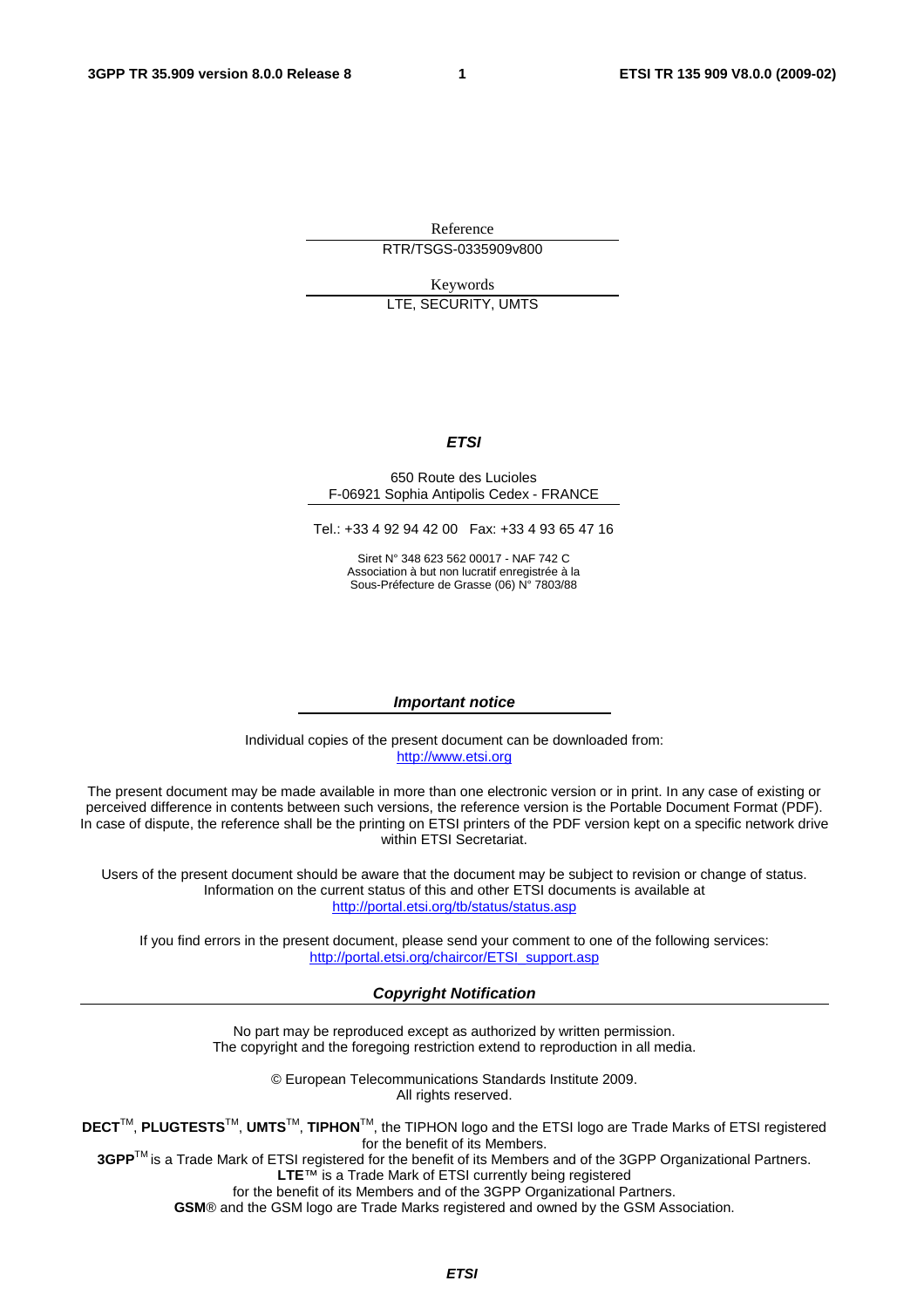## Intellectual Property Rights

IPRs essential or potentially essential to the present document may have been declared to ETSI. The information pertaining to these essential IPRs, if any, is publicly available for **ETSI members and non-members**, and can be found in ETSI SR 000 314: *"Intellectual Property Rights (IPRs); Essential, or potentially Essential, IPRs notified to ETSI in respect of ETSI standards"*, which is available from the ETSI Secretariat. Latest updates are available on the ETSI Web server [\(http://webapp.etsi.org/IPR/home.asp](http://webapp.etsi.org/IPR/home.asp)).

Pursuant to the ETSI IPR Policy, no investigation, including IPR searches, has been carried out by ETSI. No guarantee can be given as to the existence of other IPRs not referenced in ETSI SR 000 314 (or the updates on the ETSI Web server) which are, or may be, or may become, essential to the present document.

## Foreword

This Technical Report (TR) has been produced by ETSI 3rd Generation Partnership Project (3GPP).

The present document may refer to technical specifications or reports using their 3GPP identities, UMTS identities or GSM identities. These should be interpreted as being references to the corresponding ETSI deliverables.

The cross reference between GSM, UMTS, 3GPP and ETSI identities can be found under <http://webapp.etsi.org/key/queryform.asp>.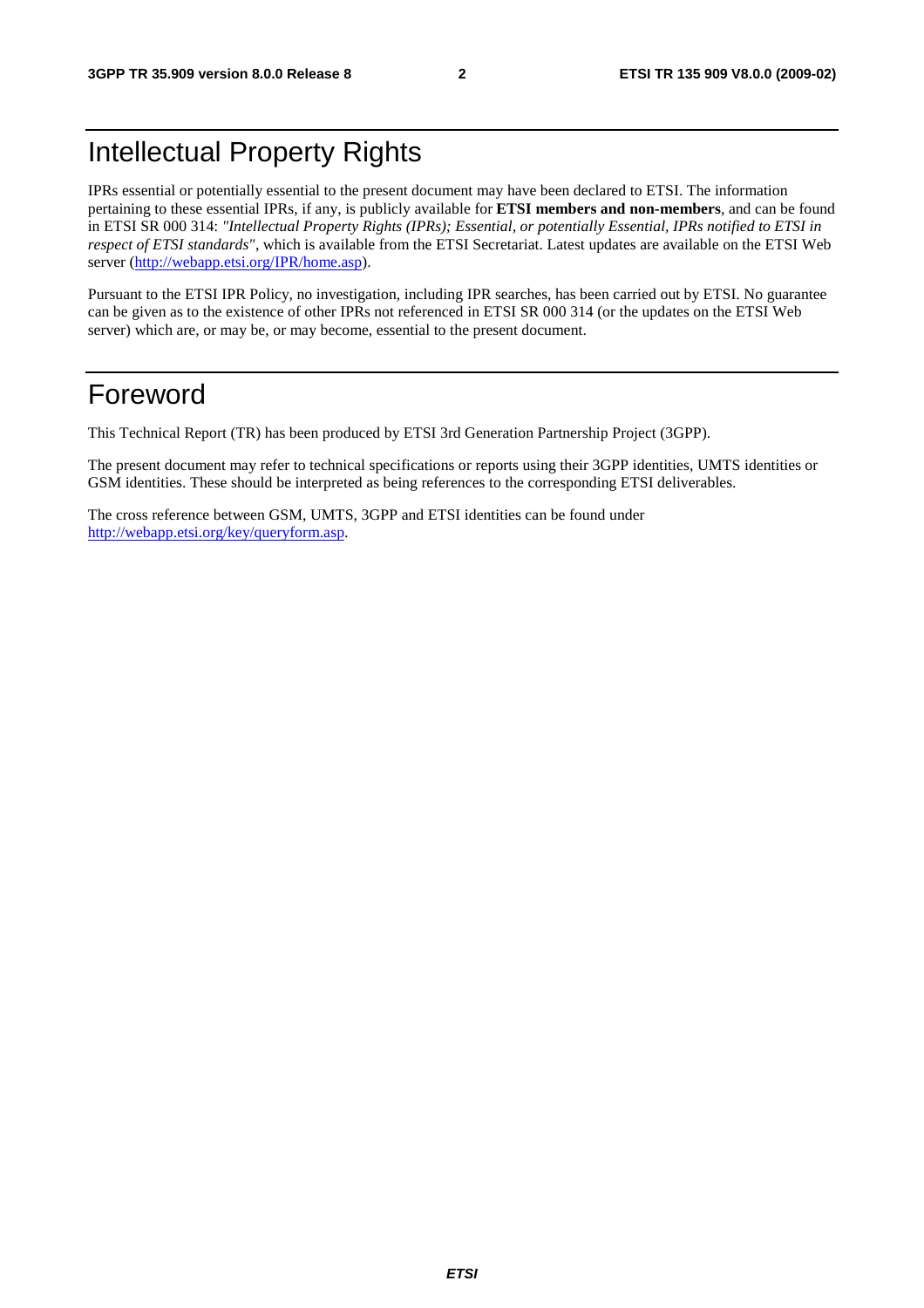#### $\mathbf{3}$

## Contents

| 1                  |  |  |  |  |  |
|--------------------|--|--|--|--|--|
|                    |  |  |  |  |  |
| 2                  |  |  |  |  |  |
| 3                  |  |  |  |  |  |
| 4                  |  |  |  |  |  |
| 5                  |  |  |  |  |  |
| 6                  |  |  |  |  |  |
| 6.1                |  |  |  |  |  |
| 6.2                |  |  |  |  |  |
| 6.2.1              |  |  |  |  |  |
| 6.2.2              |  |  |  |  |  |
| 6.2.2.1            |  |  |  |  |  |
| 6.2.2.2<br>6.2.2.3 |  |  |  |  |  |
| 6.2.2.4            |  |  |  |  |  |
| 6.2.2.5            |  |  |  |  |  |
| 6.2.2.6            |  |  |  |  |  |
| 6.2.2.7            |  |  |  |  |  |
|                    |  |  |  |  |  |
| 7                  |  |  |  |  |  |
| 7.1                |  |  |  |  |  |
| 7.2                |  |  |  |  |  |
| 7.3<br>7.4         |  |  |  |  |  |
| 7.4.1              |  |  |  |  |  |
| 7.4.2              |  |  |  |  |  |
| 7.4.3              |  |  |  |  |  |
|                    |  |  |  |  |  |
| 8                  |  |  |  |  |  |
| 9                  |  |  |  |  |  |
| 9.1                |  |  |  |  |  |
| 9.2                |  |  |  |  |  |
| 9.3                |  |  |  |  |  |
| 9.3.1              |  |  |  |  |  |
| 9.3.2              |  |  |  |  |  |
| 9.3.3              |  |  |  |  |  |
| 9.3.4              |  |  |  |  |  |
| 9.3.5              |  |  |  |  |  |
| 10                 |  |  |  |  |  |
| 10.1               |  |  |  |  |  |
| 10.2               |  |  |  |  |  |
| 10.3               |  |  |  |  |  |
| 10.3.1             |  |  |  |  |  |
| 10.3.2             |  |  |  |  |  |
| 10.3.2.1           |  |  |  |  |  |
| 10.3.2.2           |  |  |  |  |  |
| 10.3.3             |  |  |  |  |  |
| 10.3.3.1           |  |  |  |  |  |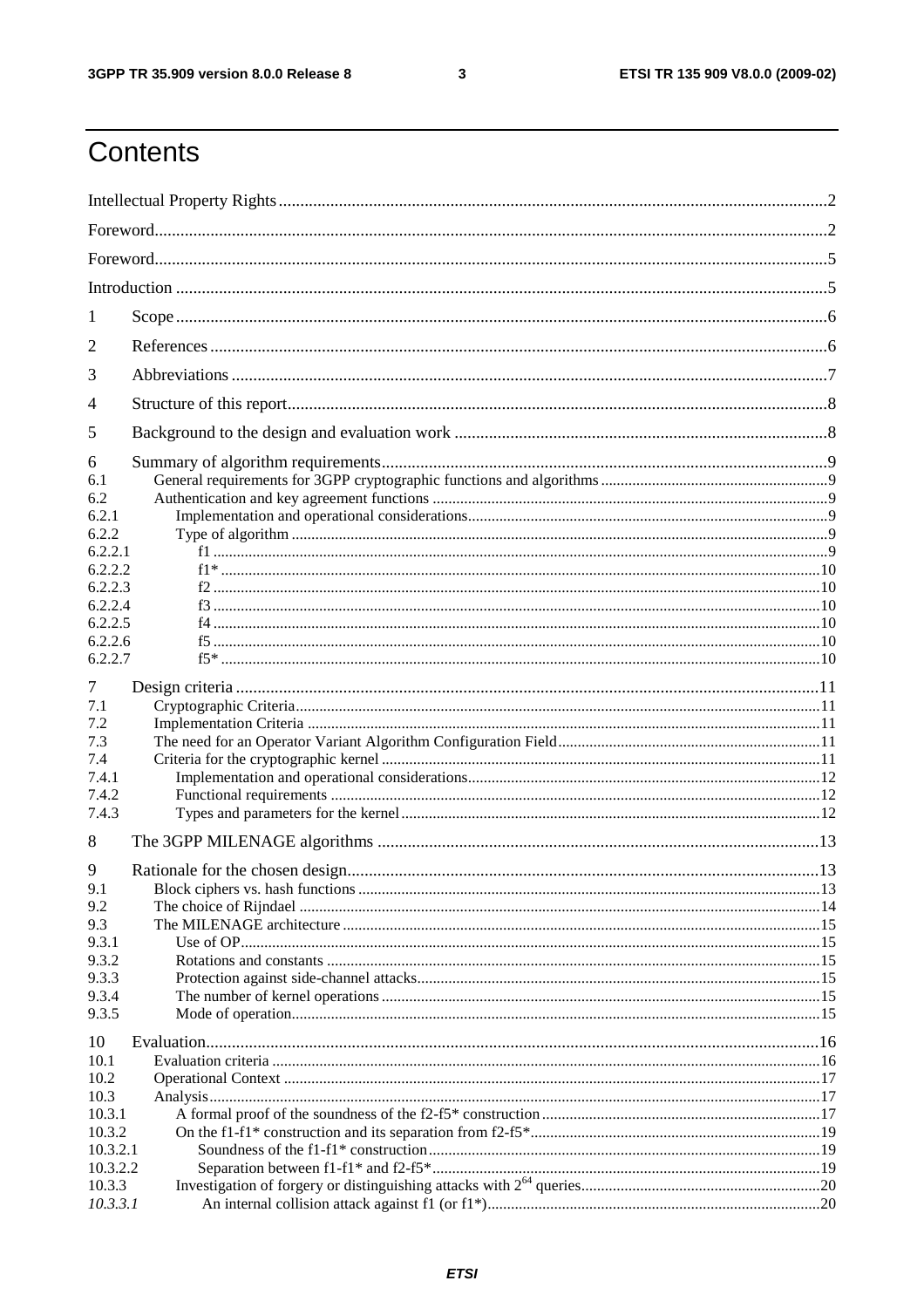| 10.3.3.2   |                               |  |  |  |
|------------|-------------------------------|--|--|--|
| 10.3.3.2.1 |                               |  |  |  |
| 10.3.3.2.2 |                               |  |  |  |
| 10.3.3.3   |                               |  |  |  |
| 10.4       |                               |  |  |  |
| 10.5       |                               |  |  |  |
| 10.6       |                               |  |  |  |
| 10.6.1     |                               |  |  |  |
| 10.6.2     |                               |  |  |  |
| 10.6.3     |                               |  |  |  |
| 10.6.4     |                               |  |  |  |
| 10.6.5     |                               |  |  |  |
| 10.7       |                               |  |  |  |
| 10.8       |                               |  |  |  |
| 10.8.1     |                               |  |  |  |
| 10.8.1.1   |                               |  |  |  |
| 10.8.1.2   |                               |  |  |  |
| 10.8.1.3   |                               |  |  |  |
| 10.8.1.4   |                               |  |  |  |
| 10.8.2     |                               |  |  |  |
| 10.8.2.1   |                               |  |  |  |
| 10.8.2.2   |                               |  |  |  |
| 10.8.3     |                               |  |  |  |
| 11         |                               |  |  |  |
|            | <b>Annex A (informative):</b> |  |  |  |
|            |                               |  |  |  |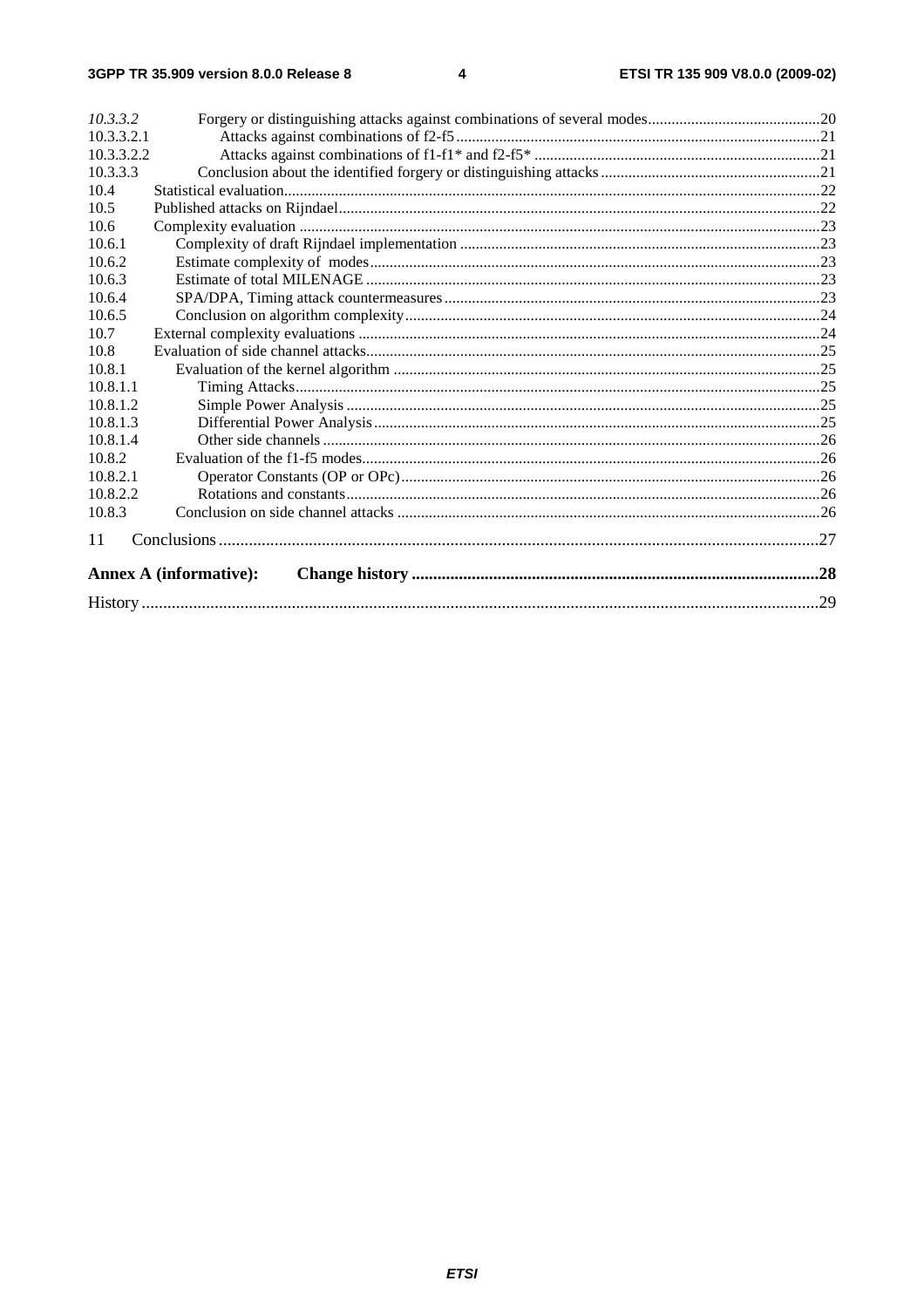### Foreword

This Technical Report (TR) has been produced by the 3<sup>rd</sup> Generation Partnership Project (3GPP).

The contents of the present document are subject to continuing work within the TSG and may change following formal TSG approval. Should the TSG modify the contents of the present document, it will be re-released by the TSG with an identifying change of release date and an increase in version number as follows:

Version x.y.z

where:

- x the first digit:
	- 1 presented to TSG for information;
	- 2 presented to TSG for approval;
	- 3 or greater indicates TSG approved document under change control.
- y the second digit is incremented for all changes of substance, i.e. technical enhancements, corrections, updates, etc.
- z the third digit is incremented when editorial only changes have been incorporated in the document.

## Introduction

This Report has been produced by ETSI SAGE Task Force 172 on the design of an example set for 3GPP Authentication and Key Generation Algorithms.

The work described in this report was undertaken in response to a request made by 3GPP TSG SA.

SAGE Version 1.0 of this report was submitted to the 3GPP SA WG3 group in December 2000. Version 1.1 (with updated C-code in Annex 4) was approved by TSG SA#10 in December 2000.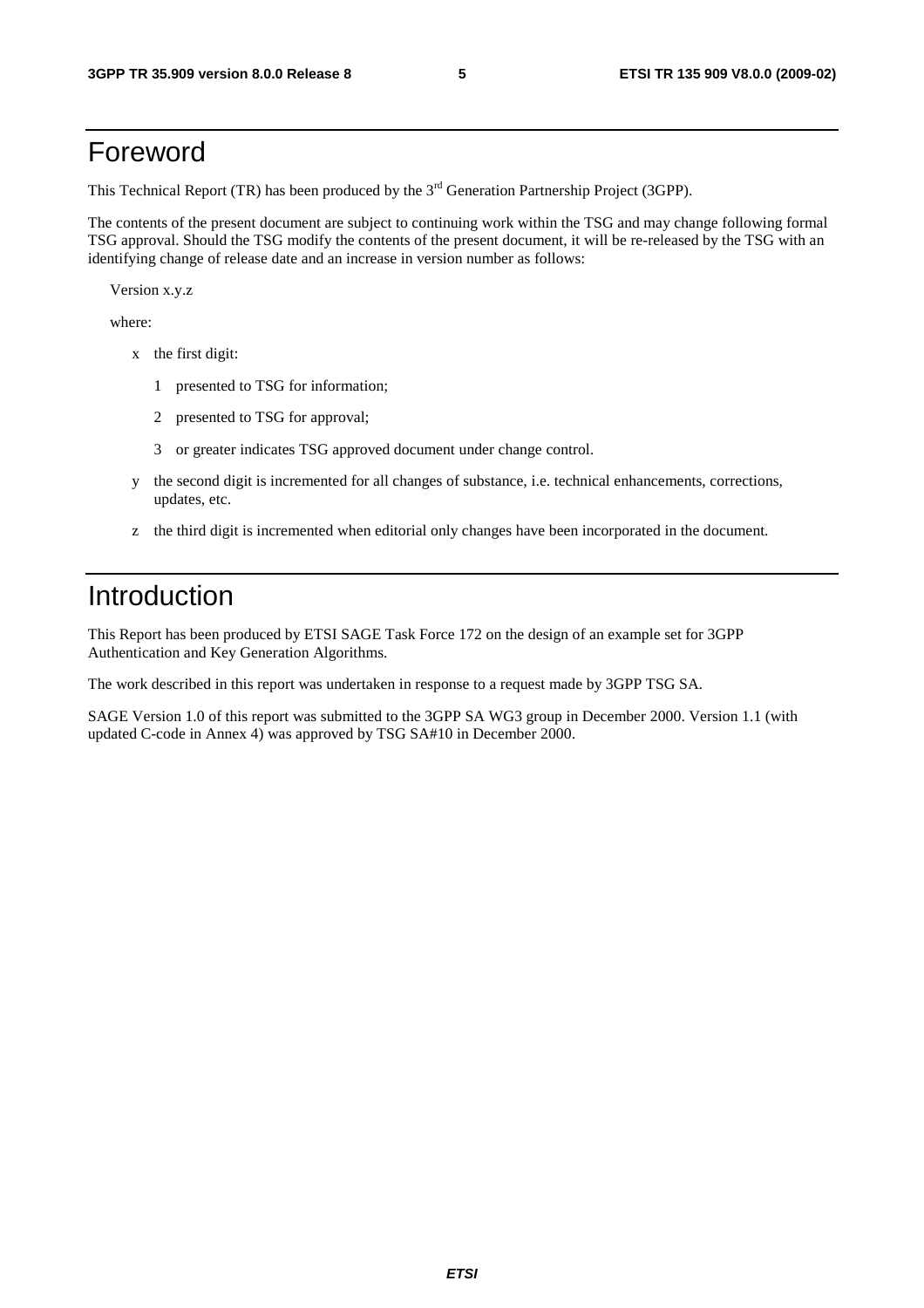### 1 Scope

This report contains a detailed summary of the work performed during the design and evaluation of the 3GPP Authentication Functions denoted as the MILENAGE algorithm set. It contains all results and findings from this work and should be read as a supplement to the specifications of the algorithms in ref. [3] and the general project report, ref. [4].

## 2 References

The following documents contain provisions which, through reference in this text, constitute provisions of the present document.

- References are either specific (identified by date of publication, edition number, version number, etc.) or non-specific.
- For a specific reference, subsequent revisions do not apply.
- For a non-specific reference, the latest version applies. In the case of a reference to a 3GPP document (including a GSM document), a non-specific reference implicitly refers to the latest version of that document in the same Release as the present document.
- [1] 3G TS 33. 102 V 3.5.0 (2000-07) 3rd Generation Partnership Project; Technical Specification Group Services and System Aspects; 3G Security; Security Architecture.
- [2] 3G TS 33. 105 V 3.4.0 (2000-07) 3rd Generation Partnership Project; Technical Specification Group Services and System Aspects; 3G Security; Cryptographic Algorithm Requirements. (Release 1999)
- [3] ETSI/SAGE Specification. Specification of the MILENAGE Algorithm Set: an Example Algorithm Set for the 3GPP Authentication and Key generation Functions, *f1, f1\*, f2, f3, f4, f5 and f5*\*; Document 1: Algorithm Specification. Version: 1.0; Date: 22<sup>nd</sup> November 2000.
- [4] ETSI/SAGE Report. Report on the Design and Evaluation of the 3GPP Authentication and Key generation Functions; Version: 1.0; Date: 22<sup>nd</sup> November 2000.
- [5] Wassenaar Arrangement, December 1998. http://www.wassenaar.org.
- [6] P. C. Kocher, 'Timing Attacks on Implementations of Diffie-Hellman, RSA, DSS, and Other Systems', *CRYPTO'96, LNCS 1109*, Springer-Verlag, 1996, pp. 104-113.
- [7] J. Kelsey, B. Schneier, D. Wagner, C. Hall, Side Channel Cryptanalysis of Product Ciphers', *ESORICS'98, LNCS 1485,* Springer-Verlag, 1998, pp. 97-110.
- [8] L. Goubin, J. Patarin, 'DES and differential power analysis', *CHES'99, LNCS 1717*, Springer-Verlag, 1999, pp. 158-172
- [9] P. Kocher, J. Jaffe, B. Jun, 'Differential Power Analysis', *CRYPTO'99, LNCS 1666,* Springer-Verlag, 1999, pp. 388-397.
- [10] T. S. Messerges, 'Securing the AES finalists against Power Analysis Attacks', *FSE'00, LNCS,* Springer-Verlag, to appear.
- [11] L. Goubin, J.-S. Coron, 'On boolean and arithmetic masking against differential power analysis,' *CHES'00, LNCS,* Springer-Verlag, to appear.
- [12] Nechvatal, Barker, Bassham, Burr, Dworkin, Foti and Roback, 'Report on the Development of the Advanced Encryption Standard (AES)', NIST, October 2, 2000.
- [13] F. Sano, M. Koike, S. Kawamura and M. Shiba, 'Performance evaluation of AES Finalists on the High-End Smart Card', The Third AES Candidate Conference, New York, April 2000.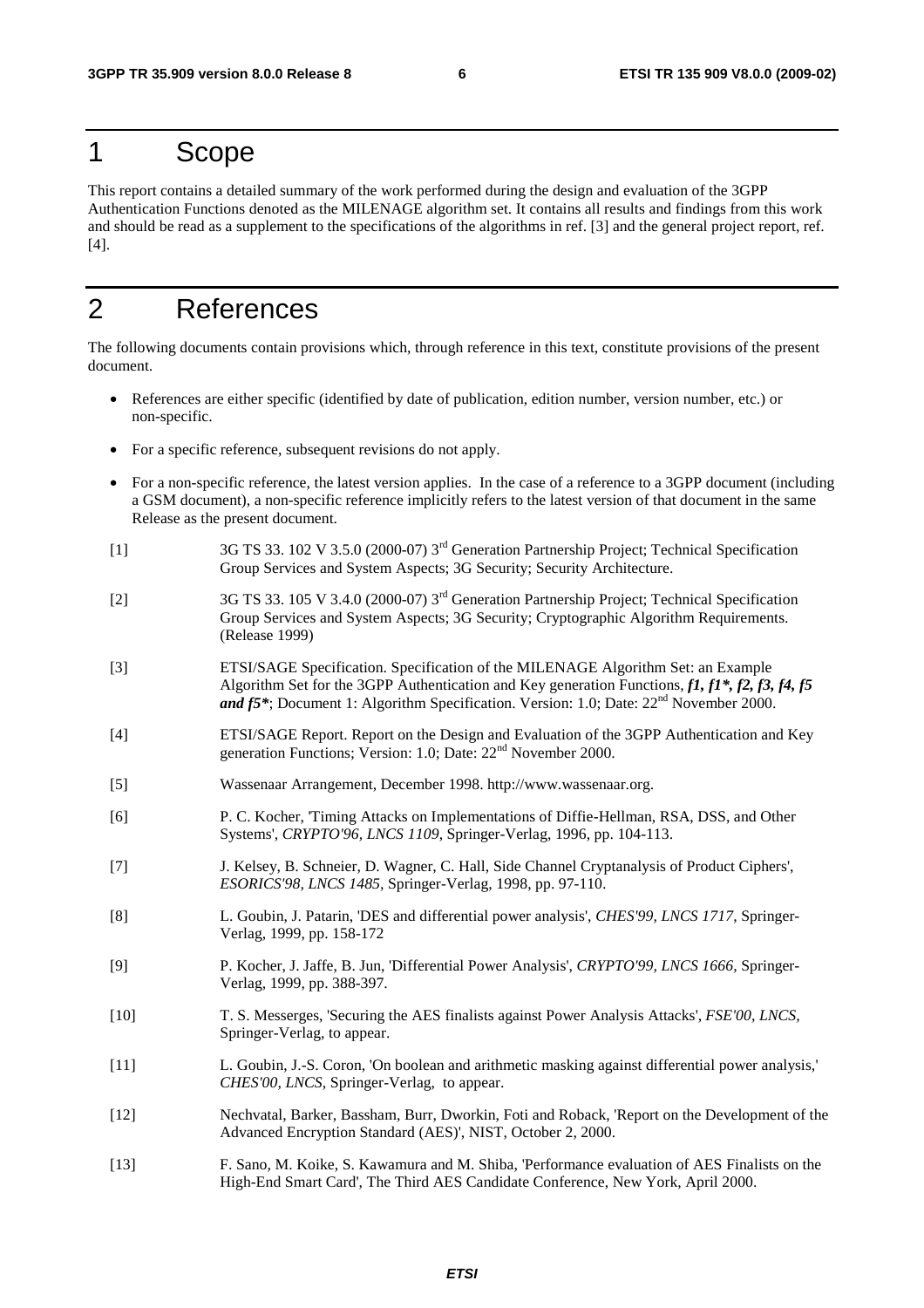[14] M. Bellare, J. Kilian, P. Rogaway, The Security of Cipher Block Chaining, proceedings of Crypto'94, Springer Verlag, pp341-358. [15] J. Daemen and V. Rijmen, *AES Proposal: Rijndael*, AES algorithm submission. September 3, 1999, available at http://www.nist.gov/aes. [16] H. Gilbert and M. Minier, *A collision attack on 7 rounds of Rijndael*, in The Third AES Candidate Conference, printed by the National Institute of Standards and Technology, April 13-14, 2000, pp. 230-241. [17] S. Lucks, *Attacking Seven Rounds of Rijndael Under 192-bit and 256-bit Keys,* in The Third AES Candidate Conference, printed by the National Institute of Standards and Technology, April 13-14, 2000, pp. 215-229. [18] N. Ferguson, et al., *Improved Cryptanalysis of Rijndael*, in the preproceedings of the Fast Software Encryption Workshop 2000, April 10-12, 2000.

## 3 Abbreviations

For the purposes of the present report, the following abbreviations apply:

| <b>AES</b>      | <b>Advanced Encryption Standard</b>                                                                           |
|-----------------|---------------------------------------------------------------------------------------------------------------|
| AMF             | <b>Authentication Management Field</b>                                                                        |
| AK              | Anonymity Key                                                                                                 |
| AuC             | <b>Authentication Centre</b>                                                                                  |
| <b>CBC</b>      | <b>Cipher Block Chaining</b>                                                                                  |
| CK              | Cipher Key                                                                                                    |
| <b>DES</b>      | Data Encryption Standard                                                                                      |
| <b>DPA</b>      | Differential Power Analysis                                                                                   |
| <b>EEPROM</b>   | Electronically Erasable Programmable Read-Only Memory                                                         |
| GF(q)           | The finite field of q elements                                                                                |
| 3GPP            | 3 <sup>rd</sup> Generation Partnership Project                                                                |
| <b>IPA</b>      | <b>Inferential Power Analysis</b>                                                                             |
| IK              | <b>Integrity Key</b>                                                                                          |
| IV              | <b>Initialisation Vector</b>                                                                                  |
| K               | Subscriber Key                                                                                                |
| <b>MAC</b>      | Message Authentication Code                                                                                   |
| MAC-A           | <b>Network Authentication Code</b>                                                                            |
| MAC-S           | Resynchronisation Authentication Code                                                                         |
| <b>OFB</b>      | Output feedback mode                                                                                          |
| <b>OP</b>       | a 128-bit Operator Variant Algorithm Configuration Field that is a component of the functions $f\mathbf{I}$ , |
|                 | $f1^*, f2, f3, f4, f5$ and $f5^*$                                                                             |
| OP <sub>C</sub> | a 128-bit value derived from OP and K and used within the computations of the functions $f1, f1^*$ ,          |
|                 | $f2, f3, f4, f5$ and $f5$ *.                                                                                  |
| <b>RAM</b>      | <b>Random Access Memory</b>                                                                                   |
| <b>RES</b>      | <b>Response to Challenge</b>                                                                                  |
| <b>RNC</b>      | Radio Network Controller                                                                                      |
| <b>ROM</b>      | Read Only Memory                                                                                              |
| SAGE            | Security Algorithms Group of Experts                                                                          |
| <b>SPA</b>      | Simple Power Analysis                                                                                         |
| SQN             | Sequence Number                                                                                               |
| TA              | <b>Timing Attack</b>                                                                                          |
| UE              | User Equipment                                                                                                |
| <b>UMTS</b>     | Universal Mobile Telecommunications System                                                                    |
| <b>USIM</b>     | User Services Identity Module                                                                                 |
| <b>XRAM</b>     | <b>Extended RAM</b>                                                                                           |
| <b>XRES</b>     | <b>Expected User Response</b>                                                                                 |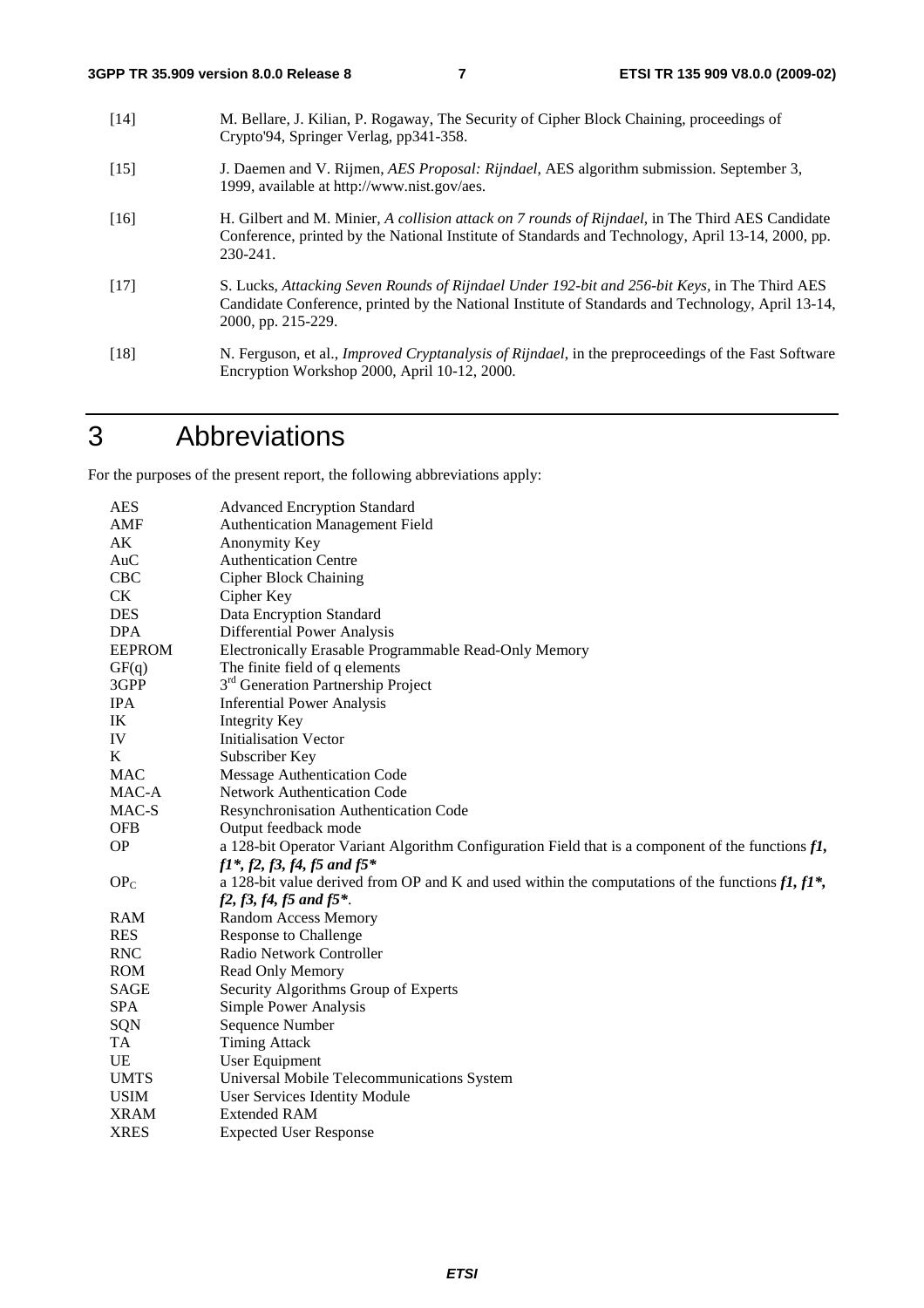## 4 Structure of this report

The material presented in this report is organised in the subsequent clauses, as follows:

- Clause 5 provides background information to the design work of the example set for 3GPP Authentication and Key generation Functions;
- Clause 6 provides a summary of the algorithm requirements;
- Clause 7 describes the design criteria used for the work;
- Clause 8 consists of a brief presentation of the actual designs;
- Clause 9 provides some background information on the chosen design;
- Clause 10 gives an overview of the evaluation work carried out by SAGE 3GPP TF and other parties;
- Clause 11 contains the conclusions from the work.
- 

## 5 Background to the design and evaluation work

The  $3<sup>rd</sup>$  Generation Partnership Project (3GPP) is a global initiative dedicated to the development of specifications for the next generations of cellular mobile systems. Integration of strong security services is an important feature of this system and the general security architecture is defined in ref. [1]. The implementation of these security services must be based on a variety of cryptographic functions/algorithms and the requirements for these functions are provided in ref. [2]. Out of the full algorithm suite, only the UMTS encryption algorithm (*f8* ) and the UMTS integrity algorithm (*f9* ) are fully standardized. This work was conducted by a dedicated task force based on ETSI SAGE and external experts from 3G manufacturers.

The remaining cryptographic functions for authentication and key agreement ( $f0 - f5$ <sup>\*</sup>) are allocated to the Authentication Centre (AuC) and the USIM. This means that the functions are proprietary to the home environment and there is no need for formal standardization of these algorithms. However, the 3G Security Group agreed to develop an example set of functions that could be offered to operators that chose not to develop their own solutions. Again a task force was set up based on ETSI SAGE enlarged with cryptographers from 3G manufacturers.

Note that the random challenge generating function *f0* is not included in the example set of functions provided by this work. The implementation of this function is completely determined by the operator.

The major design goal for the task force was to design a framework for the authentication and key generation functions that was secure and flexible. This goal was achieved through the development of a well-analysed construction using a 128-bit encryption algorithm as a kernel function and including an additional configuration field parameter selected by the operator. The example design recommends the use of the AES algorithm Rijndael as the kernel function, but an operator could change this to any block cipher meeting the interface parameters. The list of candidates for the AES standard includes a large set of suitable algorithms to choose from.

The defined set of algorithms is commonly denoted as the MILENAGE algorithms.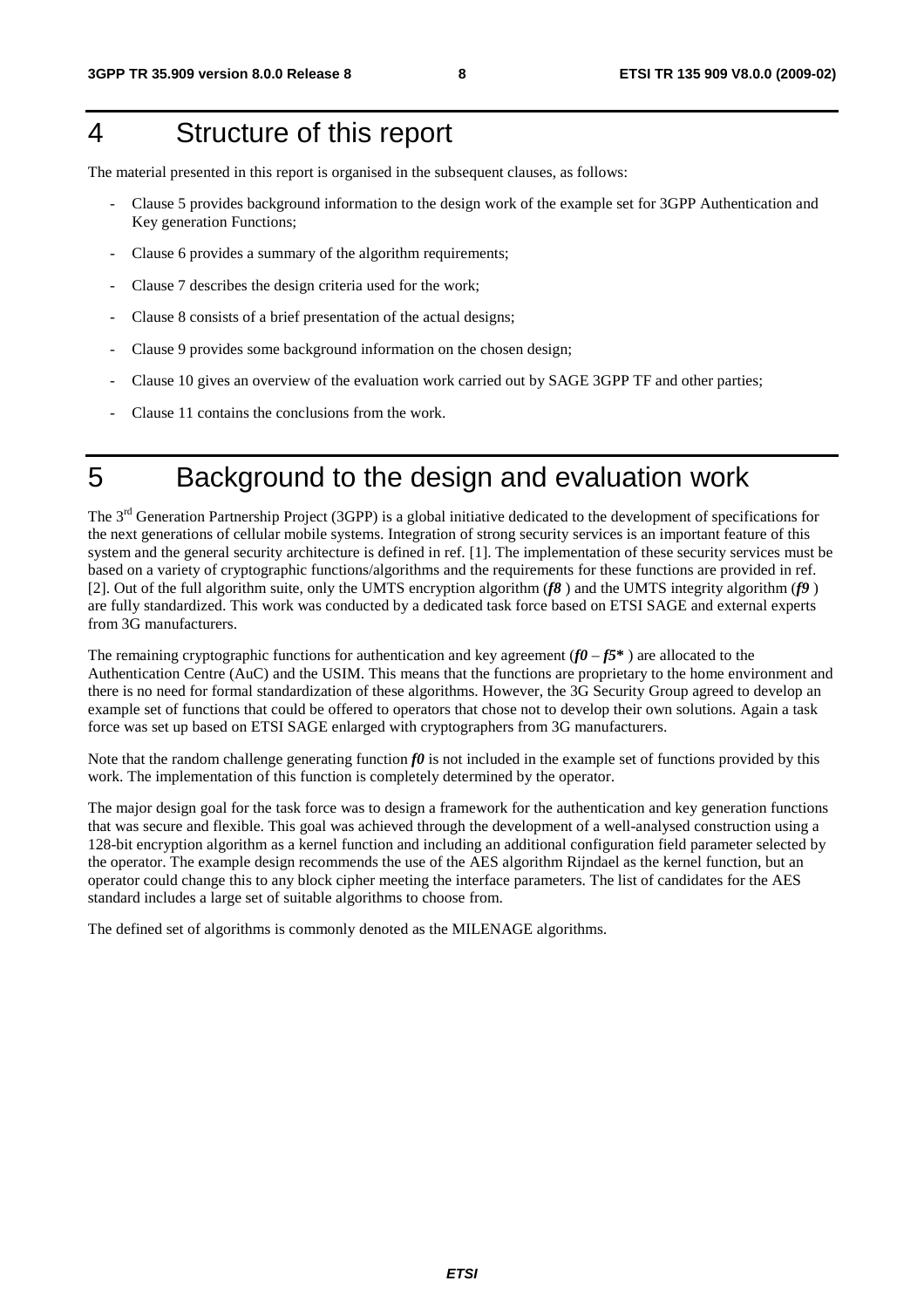## 6 Summary of algorithm requirements

The requirements for the cryptographic algorithms used in the 3G Security are found in ref. [2]. We include the requirements that are essential for the reading of this report.

### 6.1 General requirements for 3GPP cryptographic functions and algorithms

The functions should be designed with a view to their continued use for a period of at least 20 years. Successful attacks with a workload significantly less than exhaustive key search through the effective key space should be impossible.

The designers of above functions should design algorithms to a strength that reflects the above qualitative requirements.

Legal restrictions on the use or export of equipment containing cryptographic functions may prevent the use of such equipment in certain countries.

It is the intention that UE and USIMs that embody such algorithms should be free from restrictions on export or use, in order to allow the free circulation of 3G terminals. Network equipment, including RNC and AuC, may be expected to come under more stringent restrictions. It is the intention that RNC and AuC that embody such algorithms should be exportable under the conditions of the Wassenaar Arrangement, ref.[5].

### 6.2 Authentication and key agreement functions

The mechanisms for authentication and key agreement described in clause 6.3 of [1] require the following cryptographic functions:

- *f1* The network authentication function;
- *f1\** The re-synchronisation message authentication function;
- *f2* The user authentication function:
- *f3* The cipher key derivation function;
- *f4* The integrity key derivation function;
- *f5* The anonymity key derivation function;
- *f5***\*** The anonymity key derivation function for re-synchronisation

#### 6.2.1 Implementation and operational considerations

The functions *f1—f5***\*** shall be designed so that they can be implemented on an IC card equipped with an 8-bit microprocessor running at 3.25 MHz with 8 kbyte ROM and 300byte RAM and produce AK, XMAC-A, RES, CK and IK in less than 500 ms execution time.

#### 6.2.2 Type of algorithm

#### 6.2.2.1 f1

*f1*: the network authentication function

```
f1: (K; SQN, RAND, AMF) \# MAC-A (or XMAC-A)
```
*f1* should be a MAC function. In particular, it shall be computationally infeasible to derive K from knowledge of RAND, SQN, AMF and MAC-A (or XMAC-A).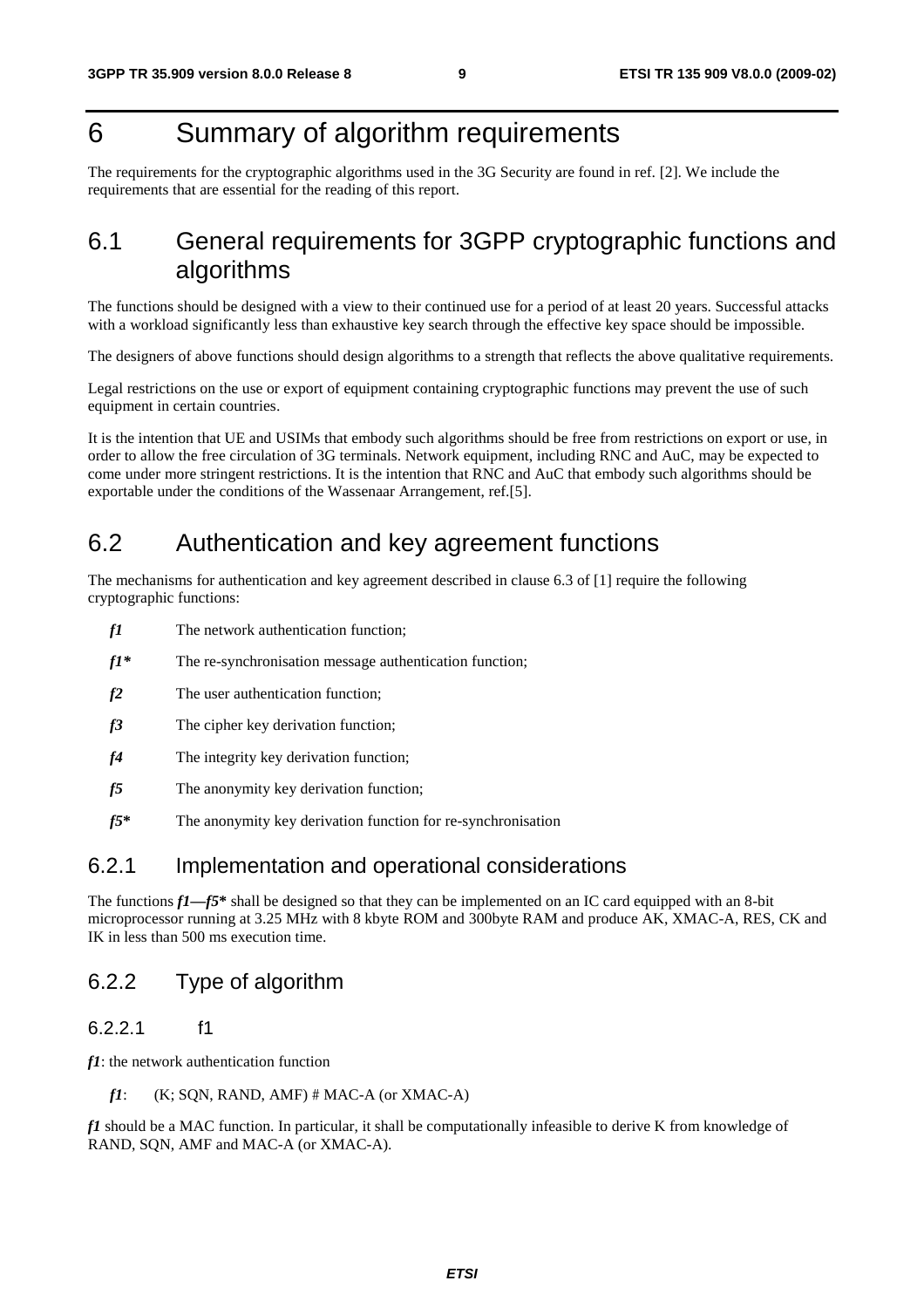#### 6.2.2.2 f1\*

*f1\**: the re-synchronisation message authentication function

*f1\**: (K; SQN, RAND, AMF) # MAC-S (or XMAC-S)

*f1\** should be a MAC function. In particular, it shall be computationally infeasible to derive K from knowledge of RAND, SQN, AMF and MAC-S (or XMAC-S).

6.2.2.3 f2

*f2*: the user authentication function

 $f2$ : (K; RAND) # RES (or XRES)

*f2* should be a MAC function. In particular, it shall be computationally infeasible to derive K from knowledge of RAND and RES (or XRES).

6.2.2.4 f3

*f3*: the cipher key derivation function

*f3*:  $(K; RAND) \# CK$ 

*f3* should be a key derivation function. In particular, it shall be computationally infeasible to derive K from knowledge of RAND and CK.

#### 6.2.2.5 f4

*f4*: the integrity key derivation function

 $f4$ : (K; RAND) # IK

*f4* should be a key derivation function. In particular, it shall be computationally infeasible to derive K from knowledge of RAND and IK.

#### 6.2.2.6 f5

*f5*: the anonymity key derivation function

*f5*: (K; RAND) # AK

*f5* should be a key derivation function. In particular, it shall be computationally infeasible to derive K from knowledge of RAND and AK.

The use of *f5* is optional.

#### 6.2.2.7 f5\*

*f5*\*: the anonymity key derivation function for re-synchronisation

*f* $5^*$ : (K; RAND) # AK

*f5*\* should be a key derivation function. In particular, it shall be computationally infeasible to derive K from knowledge of RAND and AK.

The use of *f5***\*** is optional.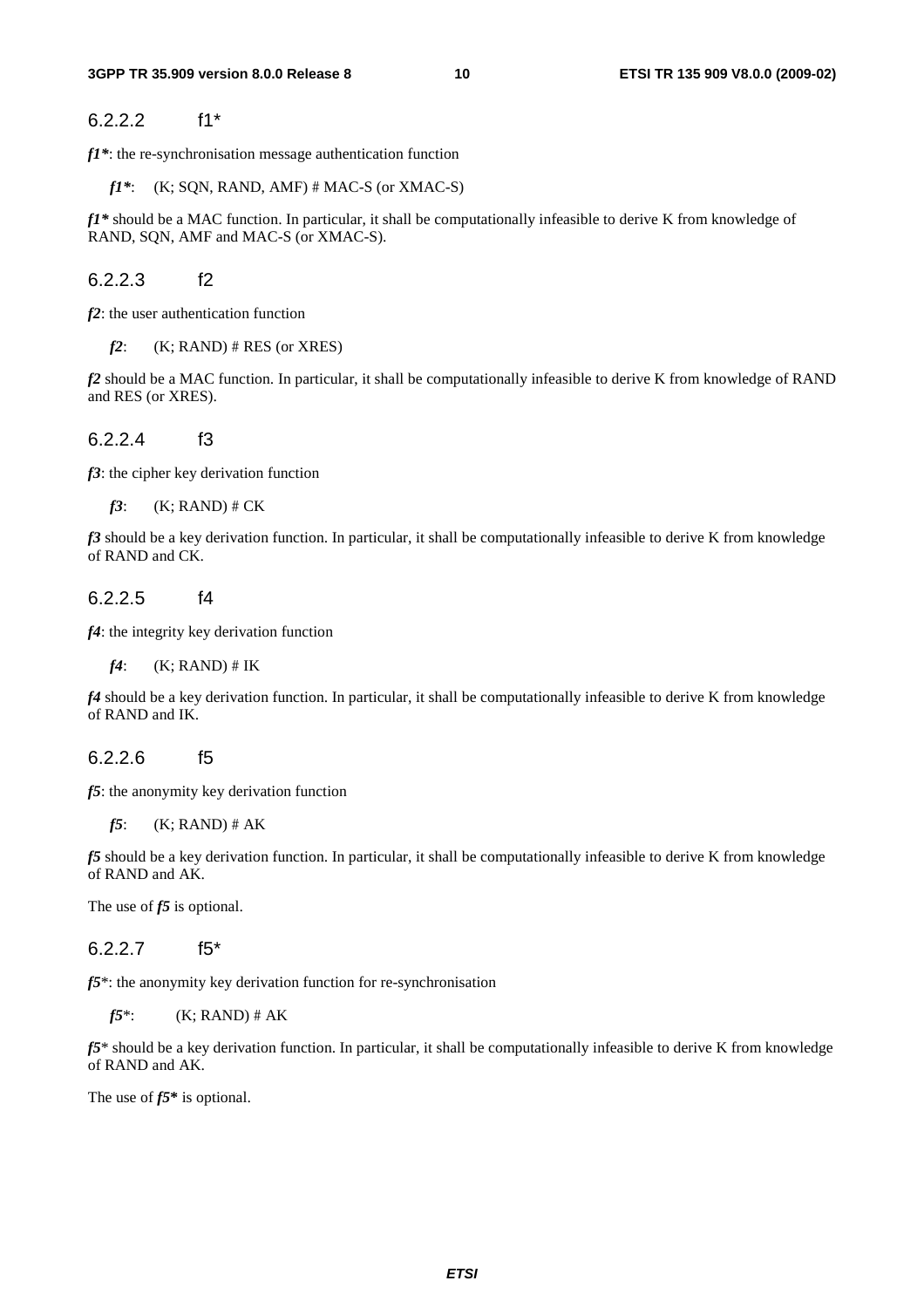## 7 Design criteria

Based upon the general requirements, the task force developed a set of design criteria for the work.

### 7.1 Cryptographic Criteria

1. Without knowledge of secret keys, the functions *f1, f1\*, f2, f3, f4, f5 and f5\** should be practically indistinguishable from independent random functions of their inputs (RAND||SQN||AMF) and RAND.

 Examples: Knowledge of the values of one function on a fairly large number of given inputs should not enable its values to be predicted on other inputs. The outputs from any one function should not be predictable from the values of the other functions (on the same or other inputs).

- 2. It should be infeasible to determine any part of the secret key K, or the operator variant configuration field, OP, by manipulation of the inputs and examination of the outputs to the algorithm.
- 3. Events tending to violate criteria 1 and 2 should be regarded as insignificant if they occur with probability approximately  $2^{128}$  or less (or require approximately  $2^{128}$  operations).
- 4. Events tending to violate criteria 1 and 2 should be examined if they occur with probability approximately  $2^{-64}$ (or require approximately  $2^{64}$  operations) to ensure that they do not have serious consequences. Serious consequences would include recovery of a secret key, or ability to emulate the algorithm on a large number of future inputs.
- 5. The design should build upon well-known structures and avoid unnecessary complexity. This will simplify analysis and avoid the need for a formal external evaluation.

### 7.2 Implementation Criteria

In addition to the performance requirements listed in 6.2.1, the task force agreed to ensure that the listed requirements would be met even after implementation of protection mechanisms against side channel attacks like differential power analysis (DPA).

### 7.3 The need for an Operator Variant Algorithm Configuration Field

In response to a request from SA3 the task force decided to include the use of the Operator variant field, OP. This configuration field is used for adding operator dependent information to the design even if the choice of the kernel function is the same.

The roles of OP are:

- 1. To make each operator's implementation different.
- 2. To prevent USIMs for operators being interchangeable, either through trivial modification of inputs and outputs or by reprogramming of a blank USIM.
- 3. To keep some algorithm details secret.
- 4. To provide some protection against a poorly chosen kernel.

### 7.4 Criteria for the cryptographic kernel

The kernel function is used by MILENAGE ("the framework") to produce a 128 bit output value from a 128 bit input value from which the output of the specific mode (one of the functions  $f1 - f5$ ,  $f1^*$  or  $f5^*$ ) is derived. These output values are produced under the control of a 128 bit user specific key K. It should be noted that K is a long term secret which must be protected under any circumstances.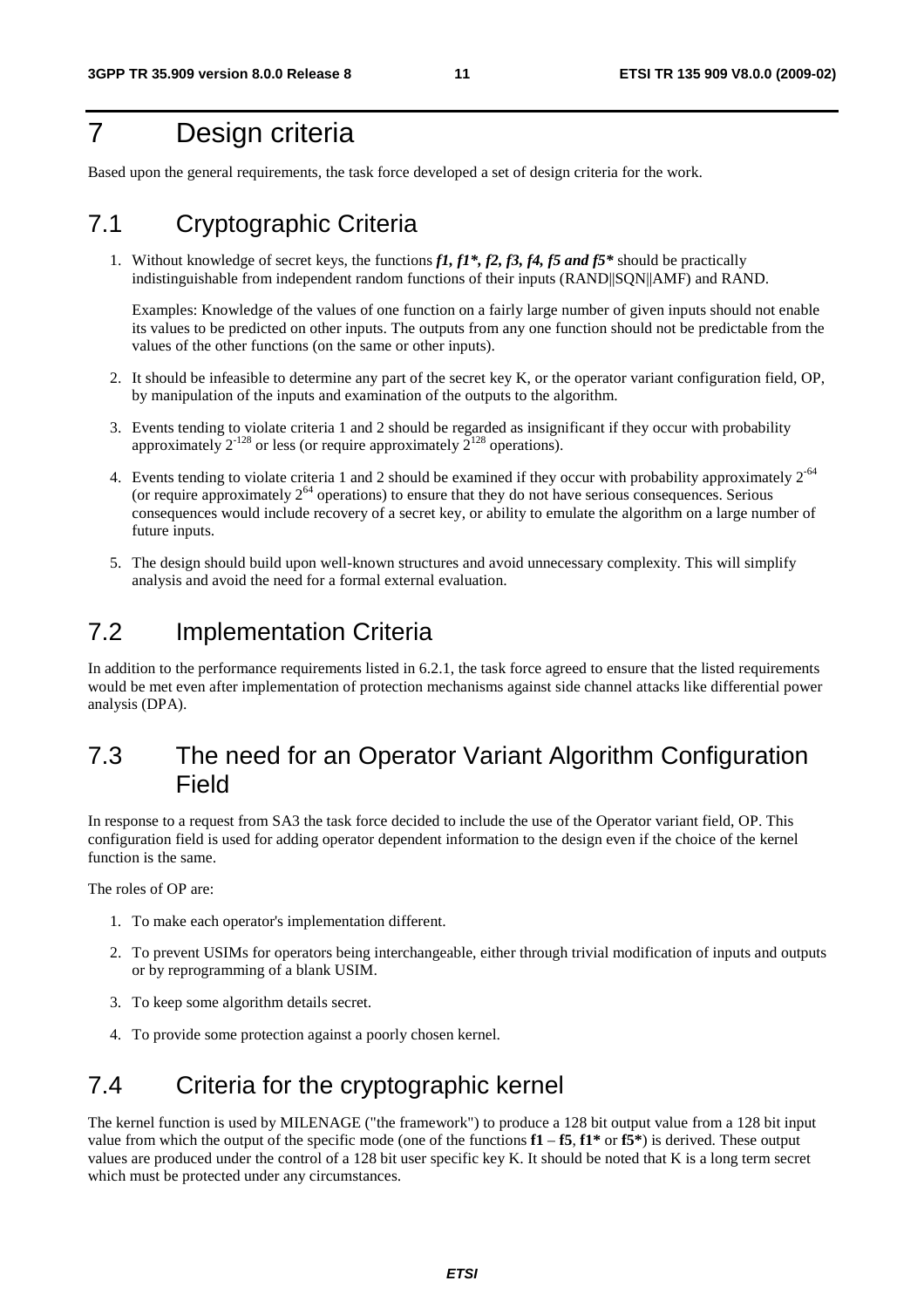### 7.4.1 Implementation and operational considerations

The performance requirements for the full 3GPP algorithm set are given in 6.2.1. From this budget we allocate at most 6Kbytes ROM and about 200 bytes RAM to the kernel function. The kernel function shall produce a 128 bit output value in less than 50 ms execution time.

### 7.4.2 Functional requirements

The purpose of the kernel function is to map an input value  $p$  (the plaintext) to an output value  $c$  (the ciphertext) under the control of a key K. The key shall be hidden, i.e. it shall be (computationally) infeasible to derive K if an arbitrary amount of pairs  $(p, c)$  are known and K is fixed. It shall also be infeasible to compute K by repeatingly choosing  $p$ , applying the kernel function and observing the resulting *c* several times. The latter chosen plaintext attack shall even be impossible if the attacker has access to side channel information, e.g. power consumption or execution timings of an IC card which holds an implementation of the kernel function (see also ref. [3], section 5.2).

Furthermore, it shall be infeasible to compute *c* given *p* if K is not known but an arbitrary amount of plaintext/ ciphertext pairs are known which were produced using the same K.

There is no need for the kernel function to be invertible. However, since the input and output values have the same size and collisions should be avoided, a bijective function would be a good choice.

### 7.4.3 Types and parameters for the kernel

The kernel is to be a keyed function from *n* bit blocks to *n* bit blocks. An example of such a keyed function is a symmetric block cipher with a blocksize of *n*.

The parameters of the kernel are as follows:

block length: 128 bits

key length: 128 bits.

Both the key and the input/output blocks are unstructured data (at least from the kernel function's view).

The AES candidates are good examples for kernels, which meet these requirements.

#### Interfaces to the kernel:

The following interfaces to the kernel function are defined:

data input:  $X[0], X[1], ..., X[127]$  where  $X[i]$  is the data input bit with label i; data output: Y[0], Y[1], ..., Y[127] where Y[i] is the data output bit with label i; key input: K[0], K[1], …, K[127] where K[i] is the key bit with label i.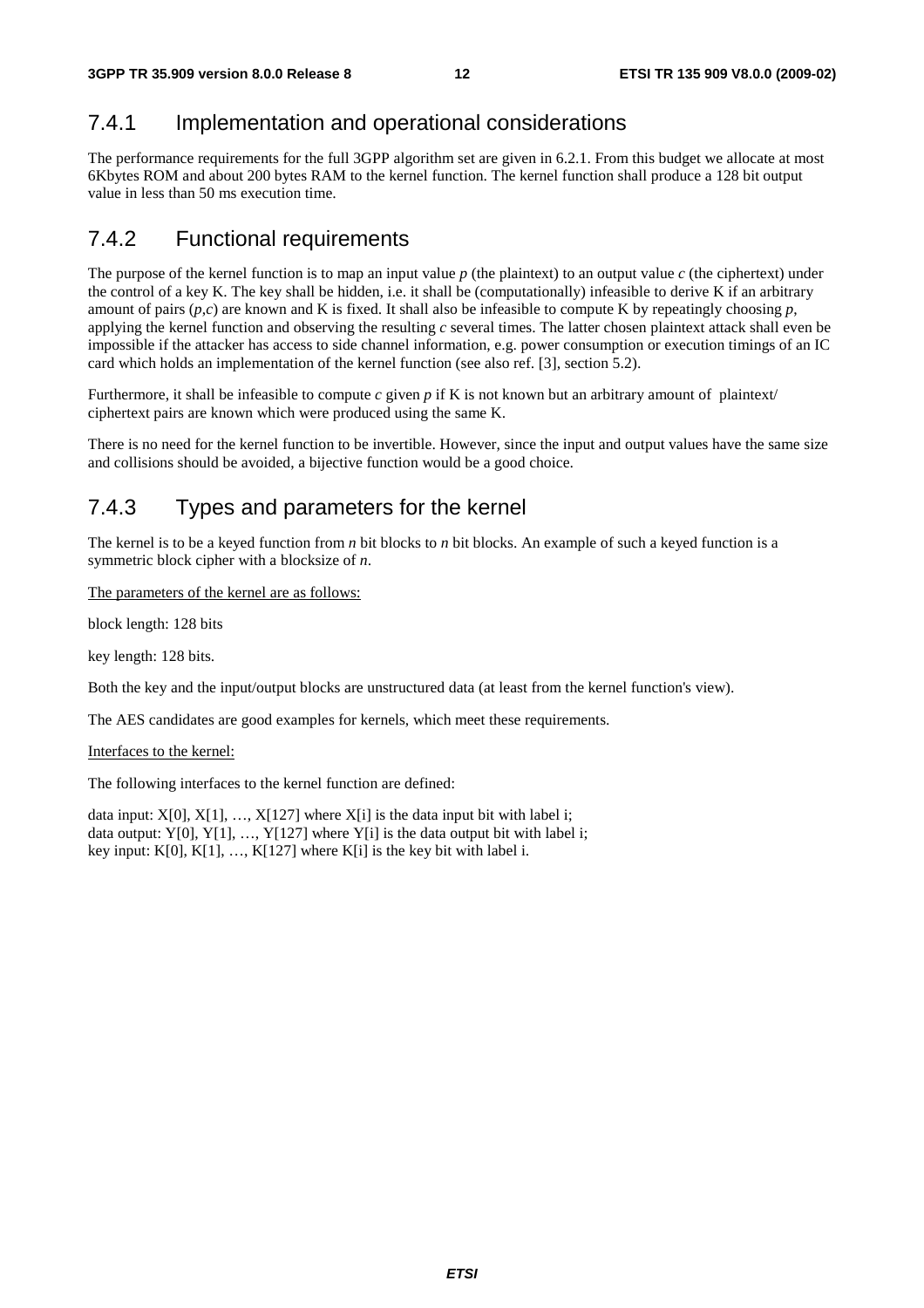## 8 The 3GPP MILENAGE algorithms

The detailed specifications of the 3GPP MILENAGE algorithms are found in ref. [3]. The following diagram shows the design of the functions  $f1, f1^*, f2, f3, f4, f5$  and  $f5^*$  using the kernel function denoted  $E_K$ .



**Figure 1: Definition of f1, f1\*, f2, f3, f4, f5 and f5\*** 

Document [3] recommends use of the AES algorithm Rijndael for the kernel function  $E_K$ , but this choice could be replaced by any 128-bit encryption algorithm employing a 128 bit key or keyed function fulfilling the requirements of section 7.4. The value  $OP_C$  is derived from the subscriber key K and the operator dependent value OP by encrypting OP using K as the secret key, i.e.

$$
\mathbf{OP}_{\mathbf{C}} = \mathbf{OP} \oplus \mathbf{E}[\mathbf{OP}]_{\mathbf{K}}
$$

r1, ..., r5 are five fixed rotation constants and  $c_1, \ldots, c_5$  are five fixed addition constants defined in ref. [3]. These values will ensure that the inputs to the different functions will be different. Finally, ref. [3] defines which part of the outputs that are used for the different functions.

### 9 Rationale for the chosen design

### 9.1 Block ciphers vs. hash functions

It was decided to design MILENAGE around a cryptographic kernel function with strong one-wayness properties. To be realistic such an approach requires that well scrutinized examples of suitable kernel functions are publicly available and preferably on royalty-free basis. Among the cryptographic functions that would offer the required one-wayness properties two different types can be identified, block ciphers and hash-functions. The pros and cons offered by these two alternatives were weighed up against the specific requirements of the use and the implementation environment. The decision of selecting a 128-bit block cipher as a cryptographic kernel was justified by the following aspects.

1. Efficiency of the smart card implementation.

 It is required that the kernel function can be efficiently implemented on smart cards with eight-bit processors. The known and commonly used hash-functions are all optimised for larger word-size, typically 32 bits.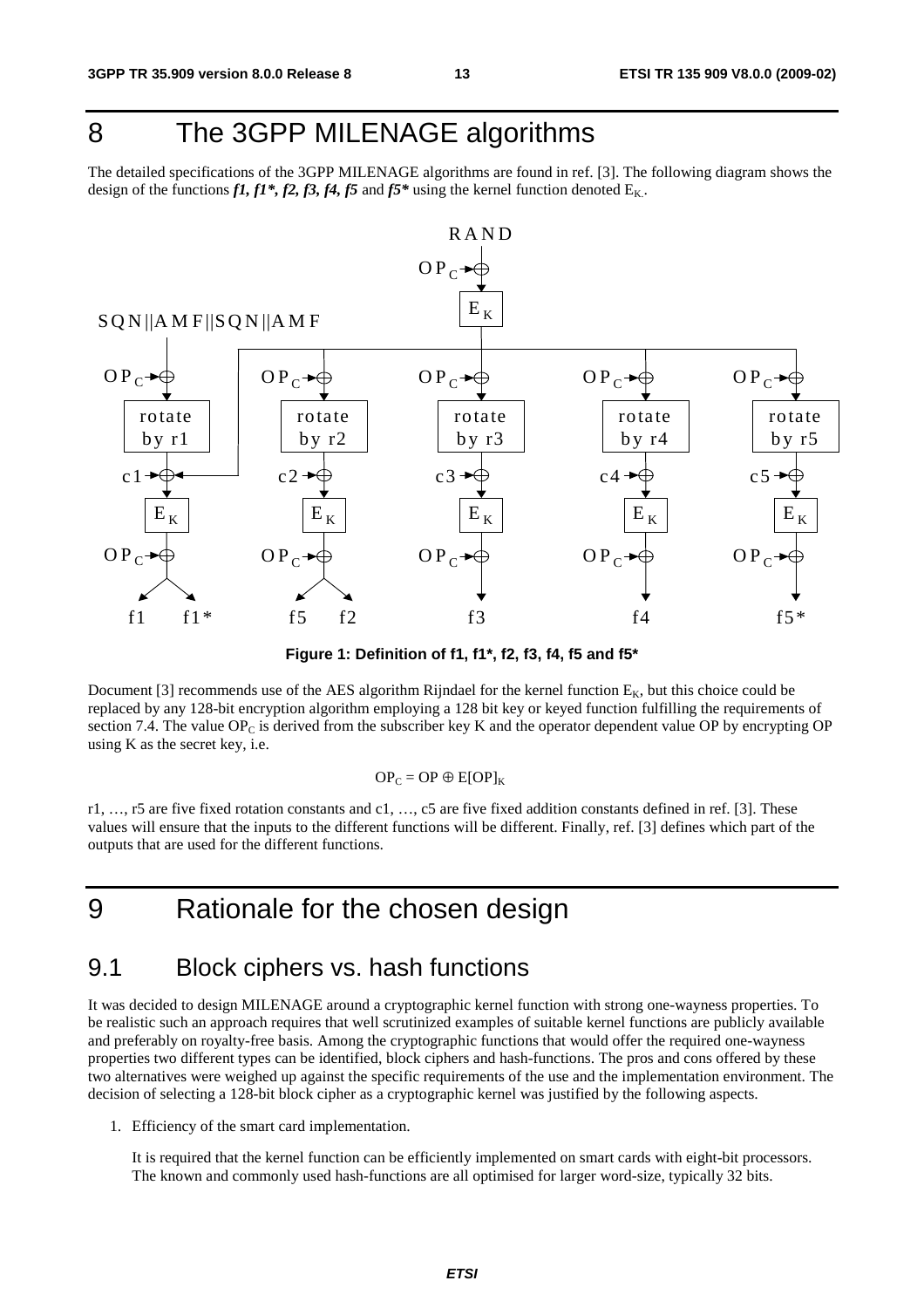2. Security of the smart card implementation.

 The DPA and other side channel attacks are better understood and analysed in the open literature for certain block ciphers than for any hash-functions. Also protection measures are better developed for certain block cipher structures.

3. Fixed input length.

 The inputs to the kernel function are parameters of fixed length less than or equal to 128 bits. New block ciphers with 128-bit block size are suitable for handling such inputs.

4. Secret key input.

 Block ciphers are designed to take a secret key input. For hash-functions such a functionality must be constructed artificially. Special keyed modes of operation have been designed for hash functions in the Internet and ISO standards. In ISO 9797 Part 2 three MAC algorithms for dedicated hash functions have been specified. Two of them take at least two applications of the round function of the hash function, which adds extra complexity. One of them, MAC Algorithm 3 is specially designed to take a short maximum 256 bits input and only one application of the round function of the hash-function. Of these three MAC algorithms only the Internet HMAC standard is freely available

5. Availability of block ciphers.

 There have been many block ciphers around for many years and knowledge about their designs and implementations are well understood and widely known. Even if published 128-bit block ciphers using a 128-bit key have not been around for that many years, the AES process has provided a suite of good candidates for the kernel. On the other hand, there are only a handful candidates of hash functions that are considered secure today.

## 9.2 The choice of Rijndael

The task force agreed to propose the block cipher Rijndael for use as the kernel in the *f1-f5\** constructions. There were several arguments to support this choice:

- It was a strong encryption algorithm. At that time it was one of the five AES finalists.
- It was effective and fast on several platforms.
- It was highly suitable for smart card implementation.
- It was freely available without any kind of IPR limitations.
- It could be protected against side channel attacks.
- It had the required input/output interface.
- It had been published and studied for some time and was built upon the design of a previous algorithm called SQUARE.

In October 2000 Rijndael was chosen as the winner of the AES contest and this should be seen as a strong qualifier for its suitability in the 3GPP environment. We refer to ref. [12] for a detailed description on the evaluation and merits of Rijndael and the other AES finalists. To quote from the conclusions of this report:

*Rijndael appears to be consistently a very good performer in both hardware and software across a wide range of computing environment regardless of its use in feedback or non-feedback modes. Its key setup time is excellent, and its key agility is good. Rijndael's very low memory requirements make it well suited for resticted-space environments, in which it also demonstrates excellent performance. Rijndael's operations are among the easiest to defend against power and timing attacks. Additionally, it appears that some defence can be provided against such attacks without significantly impacting Rijndael's performance.* 

Note that the kernel function of *f1-f5\** will only use Rijndael in encryption directions and the concerns related to complexity of both encryption and decryption mode will not apply to its use in MILENAGE.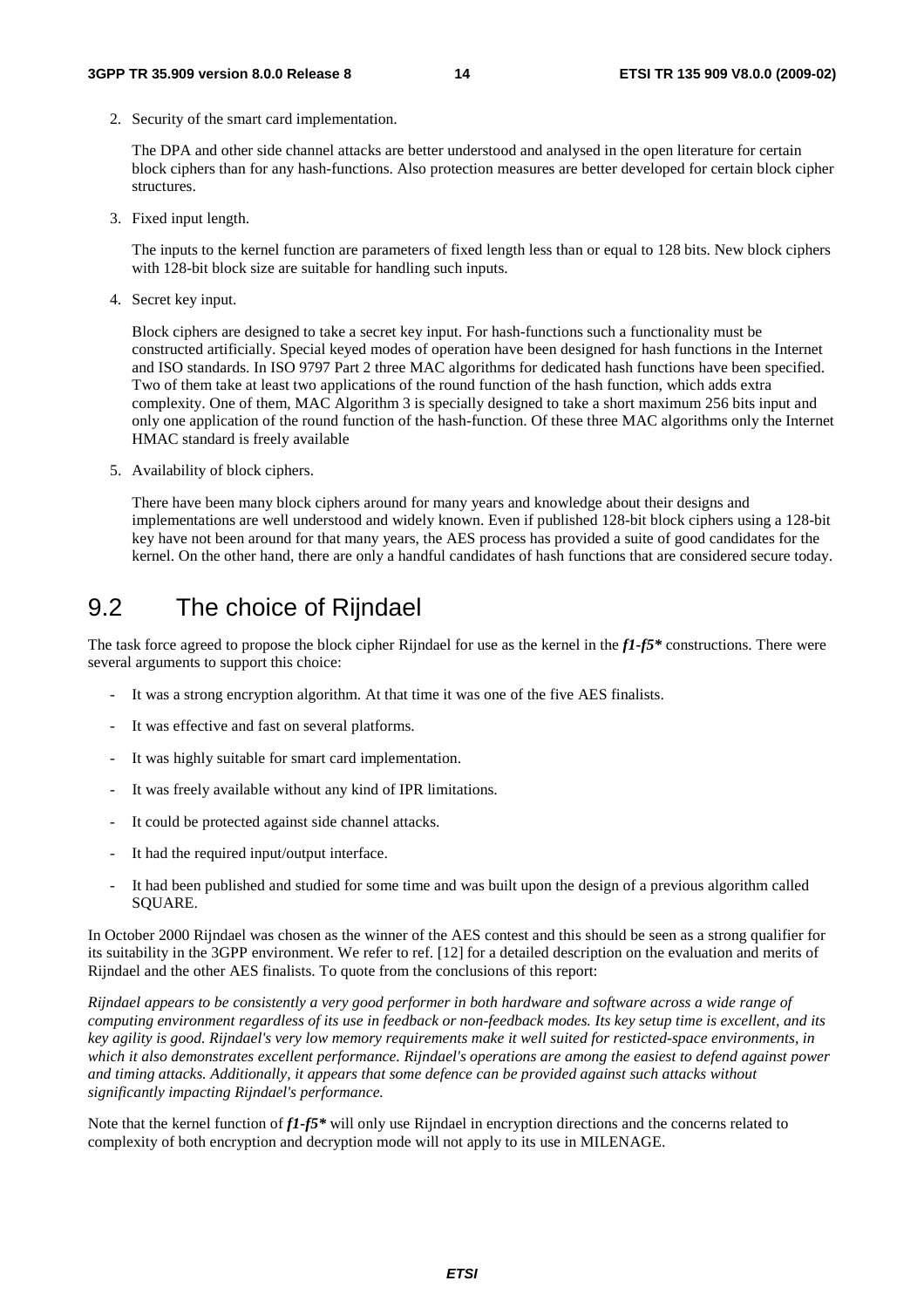## 9.3 The MILENAGE architecture

### 9.3.1 Use of OP

OP is a 128-bit Operator Variant Algorithm Configuration Field used to provide unique variants of MILENAGE.

It was discussed if OP should be used directly in the algorithms or rather a derived value should be involved. The task force decided to derive a subscriber dependant value  $OP_C$  from OP and the secret key K in a non-invertible way as defined in Section 8. This construction is non-invertible in both variables even if one of them is known. In this case there is no need for storage of OP in each USIM. This means that even if the USIM is compromised, the value of OP could still be kept secret.

The value  $OP_C$  is exclusive ored to input and output of the kernel functions. This will provide additional protection against attacks.

The task force recommends to compute  $OP_C$  off the USIM as part of the pre-personalisation process. This will simplify the algorithms in the card and avoid the storage of OP on the card.

An operator could also select different values of OP for different subscribers or subscriber groups.

It is recommended that OP is kept secret, but MILENAGE is designed to be secure even if the value of OP is known to the cryptanalyst.

### 9.3.2 Rotations and constants

The rotations r1, r2, …,r5 and the addition constants c1, c2, …,c5 are carefully selected to ensure separation between all the cryptographic functions involved. It is shown in Section 10.3.2 that the selected values will protect against collisions in the input (and thus the output) of the final  $E_k$  computations. If an operator decides to implement other values for these constants, it is strongly advised that the requirements of Section 5.3 in ref. [3] are taken into account.

### 9.3.3 Protection against side-channel attacks

The protection against side-channel attacks is achieved through the selection of a kernel that allows for a protected implementation within the time constraints given by the requirements in Section 6.2.1. No attempts were given to provide such protection by the surrounding architecture.

### 9.3.4 The number of kernel operations

For each of the seven functions the input value RAND passes through two complete rounds of the kernel function before the output values are produced. The encryption of OP in the pre-personalisation procedure provides an extra level of security. The other inputs to **f1/f1<sup>\*</sup>** are obfuscated by xor with a random value ( $E[OP<sub>C</sub>oplus RAND]<sub>K</sub>$ ) and an unknown constant  $OP_C$ ) before they enter the kernel function.

As discussed in Section 10.3.3 there are certain forgery attacks against the proposed architecture that involve  $2^{64}$ computations. These attacks are not considered feasible within the operational context of 3GPP and would not justify the computational overhead of adding another operation of the kernel function.

### 9.3.5 Mode of operation

The **f1** and **f1\*** constructions are essentially equivalent to the standard CBC MAC mode applied to the input blocks RAND and SQN || AMF || SQN || AMF. The soundness of this construction is theoretically justified by the results in ref. [14].

The functions **f2**, **f3**, **f4** and **f5** are defined as a kind of double encryption with a "counter-mode" construction caused by rotations and constant additions before the second encryption. The soundness of this construction is therefore a direct consequence of the use of a strong kernel function. See Section 10.3.1 for more details.

Section 10.3.2 provides analysis about the necessary separation between the different cryptographic functions involved.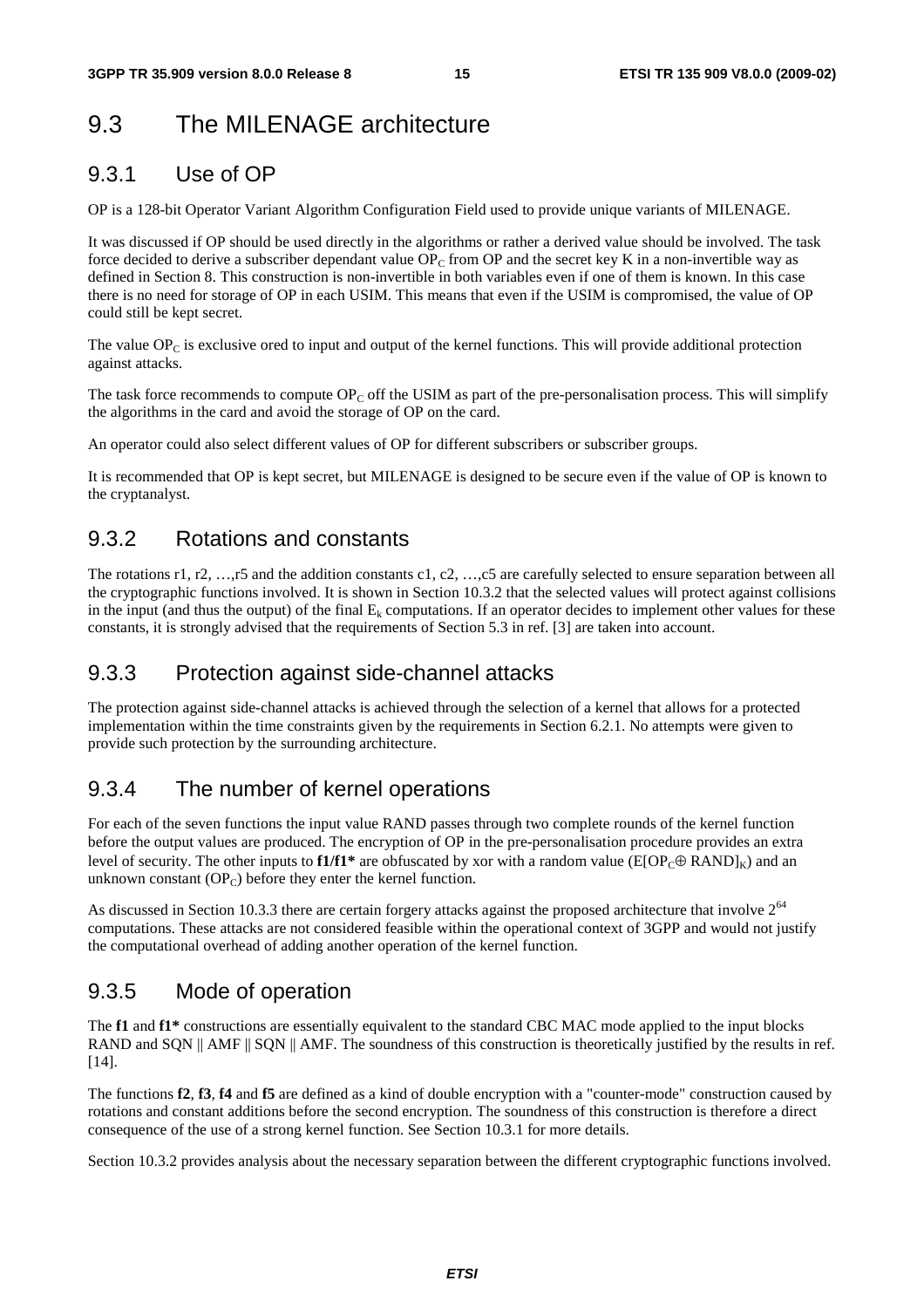## 10 Evaluation

### 10.1 Evaluation criteria

Due to the fact that the Rijndael (key length =128, block length =128 and number of rounds =10) block cipher has undergone an extensive analysis during the AES process [12], the mathematical evaluation to be done by the 3GPP AF task force will not duplicate that work and perform extra research on the cryptanalysis of Rijndael, but rather focus upon assessing the strength of the construction for deriving the **f1** to **f5**\* modes of [2] from a strong 128-bit oriented block cipher E.

The main purpose of the mathematical evaluation is to check that the **f1**-**f5**\* construction does satisfy the two following requirements :

**Under the assumption** that the underlying 128-bit block cipher  $E_K$  is a strong block cipher, i.e. that there is no efficient test allowing to distinguish the  $E_K$  permutation generator from a randomly drawn permutation of  ${0,1}^{128}$  with substantially less than  $2^{128}$  encryption or decryption results and significantly less than  $2^{128}$  E<sub>K</sub> operations,

- (1) There must be no attack of complexity substantially less than  $2^{128}$  E<sub>K</sub> computations allowing to recover any information on the value of K key or to forge outputs of the algorithm for a large set of arbitrary RAND inputs, based on the knowledge of **f1**-**f5\*** outputs corresponding to any chosen RAND, SQN, AMF inputs, even if the OP, ci and ri values are known.
- **(2) There must be no other attack** enabling to distinguish the 7 function generators  $K \mapsto f1$ ,  $f1^*$ ,  $f2$ ,  $f3$ ,  $f4$ ,  $f5$ ,  $f5^*$ from independent random functions of the 192-bit input RAND||SQN||AMF (**f1** and **f1\***modes) or the 128-bit input RAND (other modes) with substantially less than  $2^{64}$  queries, even if the OP, ci and ri values are known. Thus in particular given any combination of  $n \ll 2^{64}$  **f1-f5<sup>\*</sup>** outputs related to any chosen inputs, it must be computationally infeasible to predict any additional output for any of the fi or fi\* function – even if outputs corresponding to the same RAND value are known for the other modes.

For that purpose, the mathematical evaluation needs to consider:

- the strength of each of the **f1**-**f5\*** modes considered individually ;
- the independence between the **f1**-**f5\***modes.

Given the operational context of use of the algorithm, related key attacks do not need to be considered.

The mathematical evaluation approach will combine:

- formal proofs allowing to validate some aspects of the modes construction;
- informal security arguments on aspects of the modes construction not covered by formal proofs;
- an investigation of "certificational attacks", in particular forgery or distinguishing attacks of complexity close to the  $2^{64}$  bound of requirement 2.

The following particular issues need to be taken into account in the analysis:

- role of the ci and ri constants and security conditions on their values;
- protection of  $OP<sub>C</sub>$ .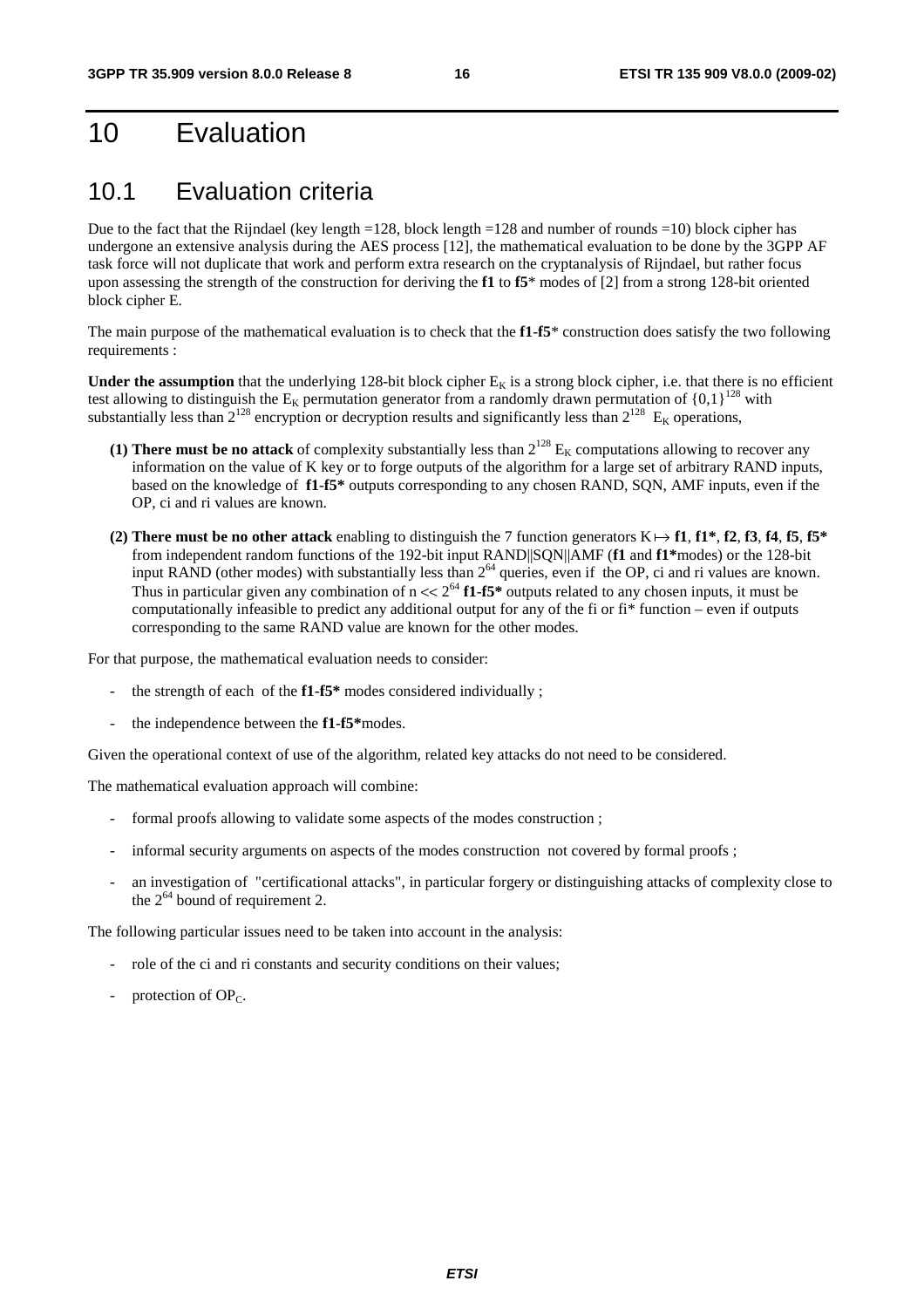### 10.2 Operational Context

The evaluation criteria discussed in Section 10.1 are basis for the mathematical analysis conducted below. Besides the theoretical work related to the security of MILENAGE, it is also important to consider the operational context in which the algorithms are used. It should be borne in mind that in practice the following operational factors exist:

The prime point of attack is directly on the USIM. In this environment:

- an attacker has full control over what he can choose for RAND, SQN, AMF.
- The output of **f1** (MAC-A) is checked within the USIM and is not directly available to an attacker.
- The input/output bandwidth of the USIM is limited (as is its processing power). As a result the practical rate at which input/output pairs can be collected is severely limited  $(\sim 10$  pairs or less per second?).

### 10.3 Analysis

As explained in Section 10.1, the main purpose of the mathematical evaluation is to analyse the construction for the **f1** to **f5\*** functions under the assumption that the 128-bit block cipher used in the construction (e.g. Rijndael) is strong. The analysis do not only want to investigate the strength of each of the **f1** to **f5\*** functions considered individually, but also their cryptographic separation.

The evaluation results presented here cover the following complementary aspects of the **f1**-**f5\*** construction :

- Section 10.3.1considers the **f2** to **f5\*** functions and provides a formal proof (in a certain security model) of the soundness of the individual functions and their separation;
- Section 10.3.2 considers the **f1**-**f1\*** construction and its separation from **f2**-**f5\***, and provides informal arguments supporting that part of the design;
- finally, Section 10.3.3 investigates certificational forgery or distinguishing attacks, and checks that none of the "attacks" identified is stronger than the attacks requiring  $2^{64}$  queries anticipated in the design criteria.

### 10.3.1 A formal proof of the soundness of the f2-f5\* construction

This section contains an investigation of the pseudorandomness of the simplified scheme of Figure 2, which keeps the most distinctive features of the actual **f2-f5**\* construction. In Figure 2  $a_1$  to  $a_n$  are assumed to be any t fixed known distinct constants. The t parameter denotes the number of distinct output blocks used in the construction. In practice, for the **f2** to **f5**\* functions, t is equal to 4.



**Figure 2: A simplified counter mode construction**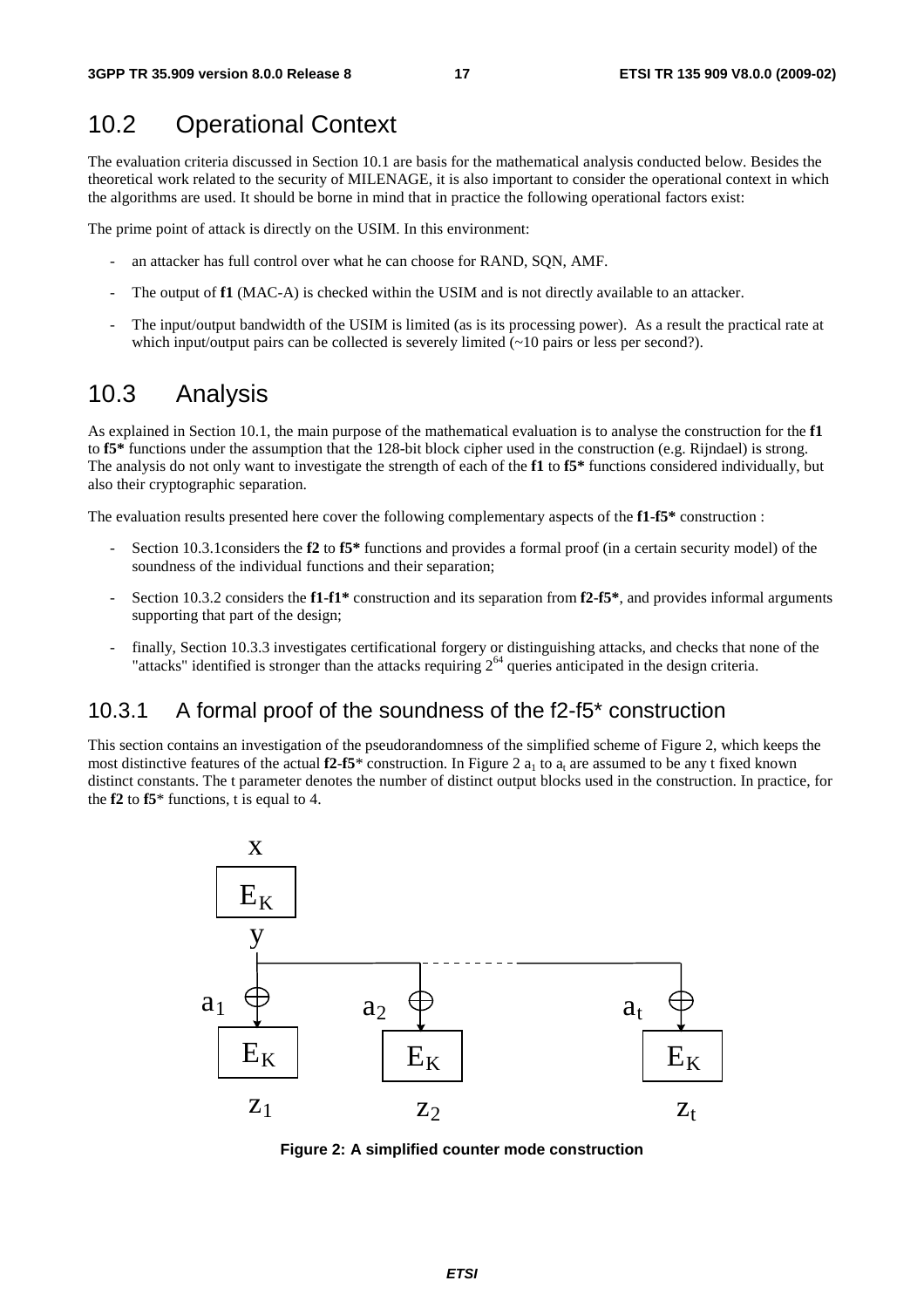The aim is to give some evidence that there is no way to use any combination of significantly less than  $2^{64}$  output values  $z_1$  to  $z_t$  to predict any new  $z_i$  output value. More generally, it will be shown that if  $E_k$  behaves as a random permutation of the  $\{0,1\}^n$  set (where n = 128), then the  $x \mapsto (z1, z2, ..., zt)$  function behaves as a random function from  $\{0,1\}^n$  to  $I(0,1)^{n \times t}$  ${0,1}^{\mathrm{n}\cdot\mathrm{t}}.$ 

For that purpose, let the occurrences of the  $E<sub>K</sub>$  function in Figure 2 be replaced by a perfect random permutation  $c^*$  (i.e. a uniformly drawn element of the set of  ${0,1}^n$  permutations). The construction then becomes a random function generator (or in other words a random function) f from  ${0,1}^n$  to  ${0,1}^n$ , that will be compared with a uniformly drawn random function  $f^*$  from  $\{0,1\}^n$  to  $\{0,1\}^{n \cdot t}$  (cf Figure 3).

Let A be any distinguishing algorithm of unlimited power that, when input with a  $\varphi$  function from  $\{0,1\}^n$  to  $\{0,1\}^n$ <sup>tt</sup> (which can be modelled as an "oracle tape" of a Turing Machine) selects a fixed number q of distinct chosen or adaptively chosen input values  $x_1$  to  $x_0$  (the queries), obtains the q corresponding  $\varphi$  output values  $y_1$  to  $y_0$ , and based on these results tries to determine whether  $\varphi$  function is an instance of the f or of the f\* generator. Denote by p the probability of A to answer 1 when fed with a random instance of f, and by  $p^*$  the probability of A to output 1 when fed with a random instance of f\*.

The following theorem, whose proof is given in a more comprehensive paper appended to this report, provides an upper bound on the advantage Adv  $_A(f, f^*) = |p-p^*|$  of A for distinguishing f from  $f^*$  in q queries:

**Theorem:** Let n be any fixed integer. Denote by  $c^*$  any perfect random permutation of  $\{0,1\}^n$ . Let  $f = \Phi(c^*)$  denote the *random function of {0,1}<sup>n</sup> to {0,1}<sup>n+</sup> obtained by applying the counter mode construction of Figure 3 to c\*, and let f\* denote a perfect random function of {0,1}<sup>n</sup> to {0,1}<sup>n+</sup>. For any distinguishing algorithm A using a fixed number q of queries we have* 

$$
Adv_A(f, f^*) \le 3 \cdot t^2 \cdot q^2 / 2^{n+1}
$$



#### **Figure 3: The two random function generators f and f\* to be compared**   $c^*$  is a perfect random permutation of  ${0,1}^n$ , **f\*** is a perfect random function from  $\{0,1\}^n$  to  $\{0,1\}^{n\cdot t}$

The previous theorem gives some evidence that there is no attack requiring substantially less than  $2^{64}$  queries against the slightly simplified version of  $f2$  to  $f5^*$  in which OP<sub>C</sub> is omitted (or replaced by a known constant) and the rotations are also omitted. It is trivial to adapt the proof of the theorem to accommodate the rotations; and the involvement of  $OP<sub>C</sub>$ does not seem to strongly degrade the security of  $f2$  to  $f5$  (it does not seem easy to derive  $OP<sub>C</sub>$ , and even if OP was known, it will only provide a very slight information concerning K, namely the  $E_K$  input-output pair determined by the equation  $E[OP]_{K} = OP_C \oplus OP$ .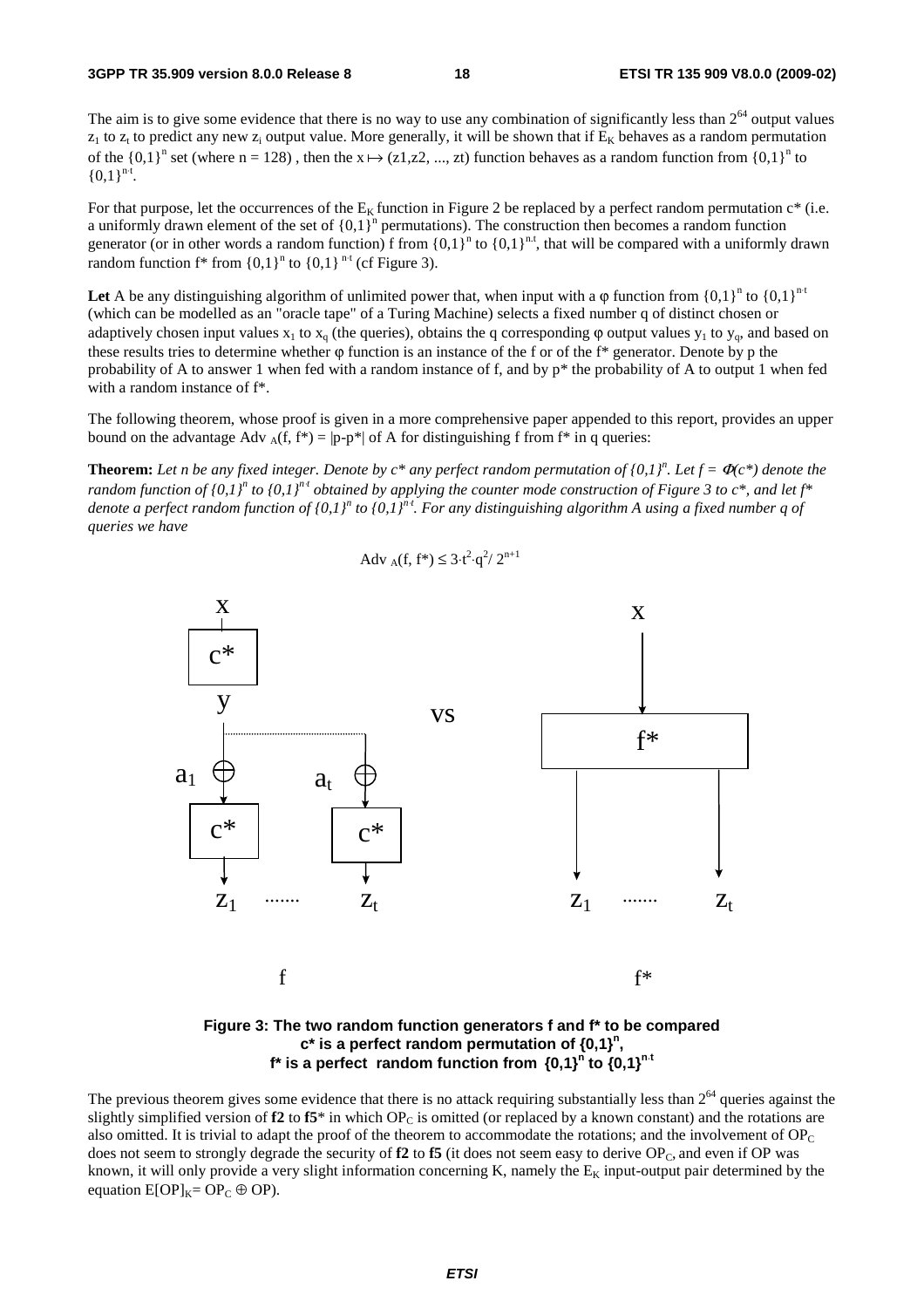Thus in summary, the design of the **f2**-**f5**\* functions appears to be sound and to comply with the design criteria.

#### 10.3.2 On the f1-f1\* construction and its separation from f2-f5\*

#### 10.3.2.1 Soundness of the f1-f1\* construction

The **f1** and **f1\*** constructions seem essentially equivalent to a standard CBC MAC applied to the 2-block message M1|| M2, where  $M_1 = RAND$  and  $M_2 = SQN||AMF||SQN||AMF$ , with a final truncation of the CBC computation output. Moreover **f1** and **f1\*** use distinct output bits - so that the cryptographic separation between **f1** and **f1\*** appears to be sufficient.

A formal proof of the soundness of the standard CBC MAC was first established by Bellare, Kilian and Rogaway, ref.[14]. Some results of [14] can be transposed to the actual **f1**-**f1\*** construction, using techniques similar to those applied in the previous section, to show that if we ignore  $OP_C$ , but keep the c1 and r1 constants and replace  $E_K$  by a perfect random permutation c\*, then the 2-block to 1-block random function f associated with the **f1**-**f1\*** construction is indistinguishable from a random function with substantially less than  $2^{64}$  queries.

Conversely, there exists a simple internal collision attack against the standard CBC MAC requiring about  $2^{64}$  queries, so that the conjectured 264 lower bound is also an upper bound. This internal collision "attack" (which has no practical significance in the context of use of **f1** and **f1\***) can be transposed to the **f1** and **f1\*** functions, as shown in Section 10.3.3.

So in summary the **f1**-**f1\*** construction appears to be sound, and no stronger weakness than the impractical attacks with  $2<sup>64</sup>$  queries anticipated in the design criteria was identified.

#### 10.3.2.2 Separation between f1-f1\* and f2-f5\*

From now on and until the end of Section 10.2, the following short notation for the various input, output and intermediate variables involved in the **f1**-**f5**\* computations will be used (cf Figure 1) :

- **x denotes the RAND input ;**
- **y** denotes the intermediate value  $E[RAND \oplus OP_C]_K$
- **t denotes the SQN||AMF||SQN||AMF additional input;**
- **z1, z1\*, z2, z3, z4, z5, z5\* denote the f1-f5\* outputs;**
- $zz1$ ,  $zz2$ ,  $zz3$ ,  $zz4$ ,  $zz5$  denote the 128-bit  $E<sub>K</sub>$  outputs from which  $z1$  and  $z1$ <sup>\*</sup>,  $z2$  and  $z5$ ,  $z3$ ,  $z4$ , and  $z5$ <sup>\*</sup> are **respectively extracted;**
- the  $OP_C$ , r1 to r5, c1 to c5 notations of the f1-f5\* specifications are kept.

This section investigates the independence (as seen from an adversary's point of view) between the **f1**-**f1\*** functions and the **f2** to **f5**\* functions.

In practice it is of importance to look at the pairwise independence between **f1** or **f1\*** and any of the **f2** to **f5**\* functions. A connection between the zz1 128-bit output block from which the **f1** or  $f1^*$  output is extracted and the zzi = zz2, zz3, zz4, or zz5 128-bit output blocks from which **f2** to **f5**\* outputs are extracted could lead to attacks from an adversary who are able to predict events of the form  $zz1(x,t) = zzi(x')$ .

Express zz1 and zzi as : zz1 (x,t) = OP<sub>C</sub>  $\oplus$  E<sub>K</sub>(y  $\oplus$  c1 $\oplus$  rot(t  $\oplus$  OP<sub>C</sub>, r1)) and zzi (x) = OP<sub>C</sub> $\oplus$  E<sub>K</sub>(ci  $\oplus$  rot(y  $\oplus$  OP<sub>C</sub>, ri)). Events of the form  $zz1(x,t) = zzi(x)$ , i.e. collisions involving the same x random challenge value, have to be looked at with particular care because :

- despite the fact that y is unknown, the equation  $zz1(x,t) = zzi(x)$ , which can be rewritten  $y \oplus rot(y, ri) = c_1 \oplus ci$  $\oplus$  rot(t, r<sub>1</sub>)  $\oplus$  rot(OP<sub>C</sub>, r1)  $\oplus$  rot(OP<sub>C</sub>, ri) provides some partial information on OP<sub>C</sub> because y  $\oplus$  rot(y, r<sub>i</sub>) is at least partially known, and even entirely known if  $ri = 0$  (it is then equal to 0).
- if an event of the form  $zz1(x,t) = zzi(x)$  occurs for a particular  $(x,t)$  value, then equation  $zz1(x',t) = zzi(x')$  still holds for any x' value such that the corresponding y'=  $E_K(x' \oplus OP_C)$  satisfies equation y'  $\oplus$  rot(y', r<sub>i</sub>) = y  $\oplus$  rot(y, r<sub>i</sub>). Thus if  $ri = 0$ , equality  $zz1(x,t) = zzi(x)$  for all x values and this particular t value.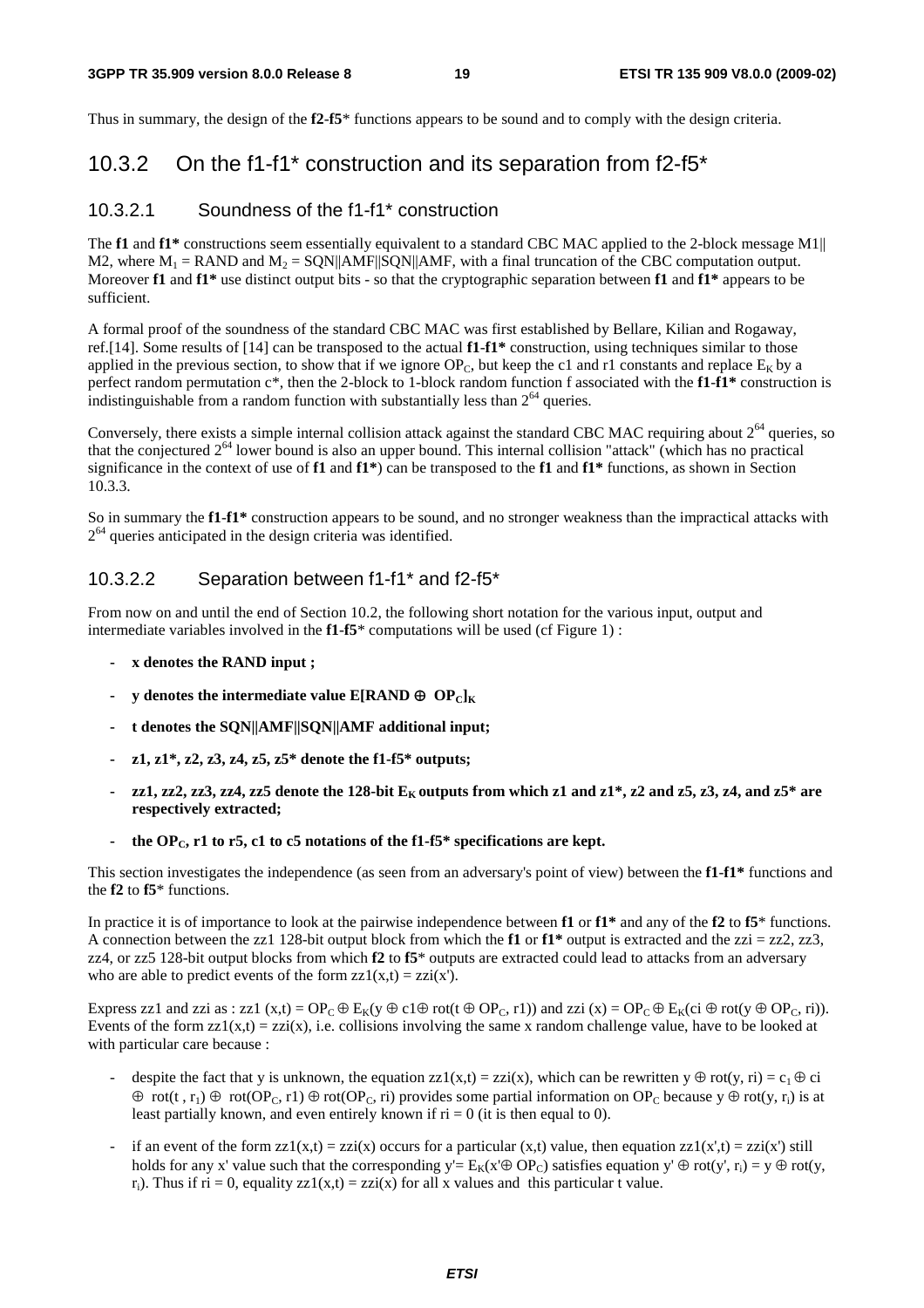The c1 to c5 choices suggested in the **f1**-**f5**\* specification were made as to avoid any weakness that might result from events of the form  $zz1(x,t) = zzi(x)$ . Due to the facts that:

- c1 is an even 128-bit word,
- t is obtained by repeating the 64-bit word SQN||AMF twice, so that t is an even word,
- all the other ci constants are odd,
- rotations do not affect the parity of any word,

the parity of  $E_K^{-1}(zz1\oplus OP_C) = y \oplus c_1 \oplus rot(t \oplus OP_C, r_1)$  is equal to the parity of  $y \oplus OP_C$ , whereas the parity of  $E_K$  ${}^{1}(zzi\oplus OP_C) = c_i\oplus rot(y \oplus OP_C, r_i)$  is the inverse of the parity of  $y \oplus OP_C$ , so that the event  $zz1(x,t) = zzi(x)$  can never occur.

So in summary the criteria on the c1 to c5 and r1 to r5 introduced in the **f1**-**f5**\* specification seem to ensure an effective separation of the **f1**-**f1\*** functions from the **f2**-**f5**\* functions.

## 10.3.3 Investigation of forgery or distinguishing attacks with  $2^{64}$  queries

This section investigates properties allowing to distinguish the f1-f5\* functions from ideal independent random functions of their inputs. The trivial birthday based distinguishers allowing to guess that f1-f5\* are derived from permutations, not only functions, with about  $2^{64}$  known input values is not considered here.

Several "attacks" against one single function (namely f1 or f1\*) or against combinations of several functions requiring about  $2<sup>64</sup>$  queries are identified. Those "attacks" are described in this section. The presentation uses the abbreviated notation introduced in section 10.3.2.

#### *10.3.3.1* An internal collision attack against f1 (or f1\*)

Not surprisingly, the well-known CBC MAC internal collisions attack is applicable to **f1**:

Consider a set of about  $2^{64}$  (x,t) pairs such that both the x and t values are pairwise distinct, and the corresponding z1 64-bit **f1** outputs. With a large probability, there exist two  $(x,t)$  pairs  $(x',t')$  and  $(x'',t'')$  such that the two corresponding 128-bit output words zz'1 and zz"1 collide.

Such a collision occurs iff

 $y' \oplus c_1 \oplus \text{rot}(t' \oplus \text{OP}_C, r_1) = y'' \oplus c_1 \oplus \text{rot}(t'' \oplus \text{OP}_C, r_1)$ , i.e. iff  $v' \oplus rot(t' \oplus OP_C, r_1) = v'' \oplus rot(t'' \oplus OP_C, r_1).$ 

If we XOR each of the t' and t" values with any  $\delta t = \delta SQN||\delta AMF||\delta SQN||\delta AMF$  difference value, the above condition still holds, so that

$$
f1(x', t' \oplus \delta t) = f1(x'', t'' \oplus \delta t)
$$
 (i)

This property can first be used to detect collisions, and then to actually forge new z1 values.

To detect a collision, one can test each of the approximately  $2^{64}$  [(x',t');(x",t")] partial collisions such that z'1=z"1 (which can be efficiently enumerated), and then test whether property (i) holds for one or two randomly selected  $\delta$ values. This allows to find a full collision on the entire zz1 output in about  $2^{64}$  operations. Once such a collision  $[(x',t')]$ ;  $(x",t")$  has been detected, property (i) can be used, for any  $\delta$  value, to forge z1(x", t"  $\oplus$   $\delta$ ) based on z1(x', t'  $\oplus$   $\delta$ ).

As said before, the above attack is only due to the fact that the **f1** function is essentially a standard CBC MAC. Since the attack requires about  $2^{64}$  **f1** outputs corresponding to distinct RAND inputs, it has no practical significance: the use of a **f1** mode essentially equivalent to a standard CBC mode seems appropriate in the 3GPP context of operation. Moreover, we have not identified any simple modification of **f1** allowing to prevent the above internal collisions attack (or a variant) while avoiding the introduction of three invocations of  $E_K$  (instead of two) in each **f1** computation.

#### *10.3.3.2* Forgery or distinguishing attacks against combinations of several modes

For some particular values of the r1 to r5 and c1 to c5 constants, there may also exist "attacks" against some combinations of several modes requiring about  $2^{64}$  queries.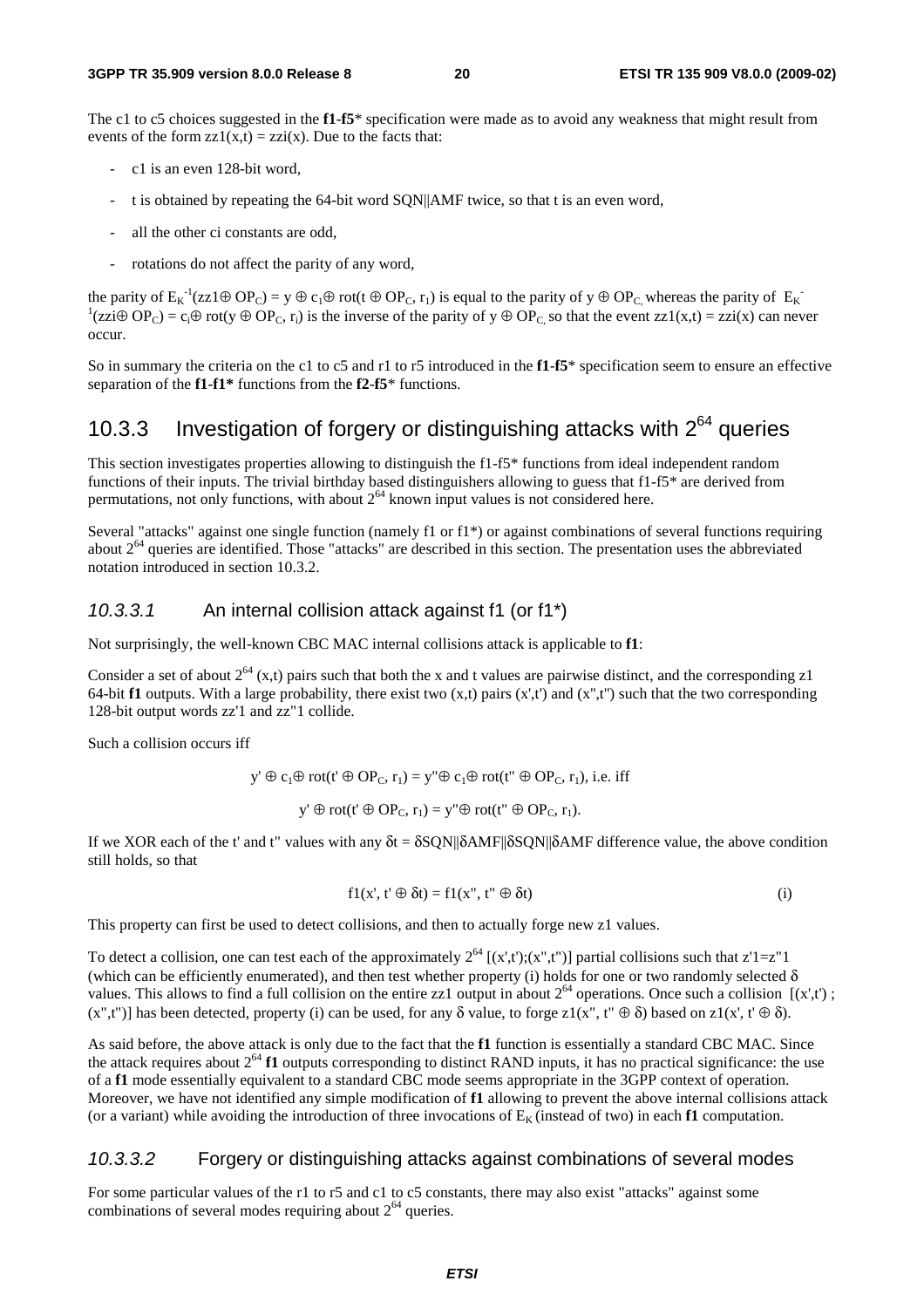#### 10.3.3.2.1 Attacks against combinations of f2-f5

*Two of the one-block outputs zz2 to zz5 corresponding to two equal or distinct random challenges x' and x", denoted by zz'i and zz''j (where i and j are distinct values of the set {2, 3, 4, 5}) are equal iff:* 

$$
rot(y', ri) \bigoplus rot(y'', rj) = ci \bigoplus cj \bigoplus rot(OP_C, ri) \bigoplus rot(OP_C, rj)
$$
 (a)

In the two following particular cases, there exists a simple attack requiring about  $2^{64}$  queries

**Case 1 :**  $ri = rj$  (i.e. two of the constant rotations are equal)

The following forgery attack holds in case 1: given a set of  $2^{64}$  x inputs and the corresponding zzi and zzj outputs. With a large probability there exist two input values x' and x" such that  $zz' = zz''$ . It is easy to see, using equation (a) and the fact that ri=rj, that one then also has zz"i=zz'j. In other words, if an adversary finds two x' and x" inputs such that the zz'i and zz"j are equal and obtains the zz"i value corresponding to the x'' input, she can forge the zz'j value of zzj corresponding to the x' input. Such a phenomenon would be extremely unlikely to happen if zzi and zzj were the outputs of two independent permutations of x.

**Case 2** : ri – rj = 64 mod 128 and ci ⊕ cj belongs to the Im[rot(.,ri) ⊕ rot(.,rj)] 64-dimensional vector subspace of  ${0.1}^{128}$  (for instance, ri=0 and ri=64 and c<sub>i</sub> ⊕ cj consists of two equal 64-bit halves).

The following distinguishing attack holds in case 2 : given a set of  $2^{64}$  x inputs and the corresponding zzi and zzj outputs. With a large probablity, for one of these x values, one has:  $zzi = zzi$ . As a matter of fact this equality occurs iff rot(y ⊕ OP<sub>C</sub>, ri) ⊕ rot(y ⊕ OP<sub>C</sub>, rj)=ci ⊕ cj, and there are 2<sup>64</sup> possible y ⊕ OP<sub>C</sub> values satisfying that equation. Such an event would be extremely unlikely to occur if zzi and zzj were the outputs of two independent random permutations of x.

#### 10.3.3.2.2 Attacks against combinations of f1-f1\* and f2-f5\*

*A zz'1 value of the zz1 f1-f\*1 output corresponding to a (x', t) input value is equal to a zz''i (i ∈ {2, 3, 4, 5}) one-block output of one of the f2-f5\*computations corresponding to a x" input value iff* 

$$
y' \bigoplus rot(y'', r\mathbf{i}) = c1 \bigoplus ci \bigoplus rot(t, r_1) \bigoplus rot(OP_C, r1) \bigoplus rot(OP_C, r\mathbf{i})
$$
 (b)

As said before, the parities of the c1 to c5 constants prevent equation (b) from being satisfied if  $y'=y''$ . In some particular cases, there nevertheless remain simple "attacks", requiring about  $2^{64}$  queries.

#### **Case 3 :**  $ri = 0$

The following forgery attack holds in case 3: given a set of  $2^{64}$  (x,t) inputs and the corresponding zz1 and zzi outputs. With a large probability there exist x', t' and x" such that zz'1 (x',t') = zz"i(x"). It is easy to see, using equation (b) and the fact that ri=0, that one then also has  $zz''1(x'',t') = zz'i(x')$ . This allows to forge  $zz'i(x')$  based on  $zz''1(x'',t')$ . If  $z1$ outputs are available instead of entire zz1 outputs, the above property still leads to a distinguishing "attack" requiring about  $2^{64}$  queries.

**Case 4 :** r1 ∈ {0, 64} and there exist two distinct values i, j ∈ {2, 3, 4,.5} such that ci ⊕ cj consists of two equal 64-bit halves and  $ri = rj$ .

The following forgery attack holds in case 4: given a set of  $2^{64}$  (x,t) inputs and the corresponding zz1 and zzi outputs. With a large probability there exist x', ti and x'' blocks such that zz'1 (x',ti) = zz"i(x''). Let us now replace the ti expanded SQN||AMF sequence by the tj = ti  $\oplus$  ci  $\oplus$  cj sequence. It is easy to see, using equation (b), that equality  $zz'i(x',t) = zz''j(x'')$  also holds (in other words, a collision between a zz1 and a zzi value allows to predict a collision between a zz1 value and a zzj value). If z1 outputs are available instead of entire zz1 outputs, the above property still leads to a distinguishing "attack" requiring about  $2^{64}$  queries.

#### 10.3.3.3 Conclusion about the identified forgery or distinguishing attacks

All the attacks listed above require about  $2^{64}$  queries, and can be considered highly impractical. None of these "attacks" is stronger than anticipated in the design criteria. It should also be noted that only the internal collision attack of section 10.3.3.1 and Case 3 of the previous section applies to the MILENAGE specifications.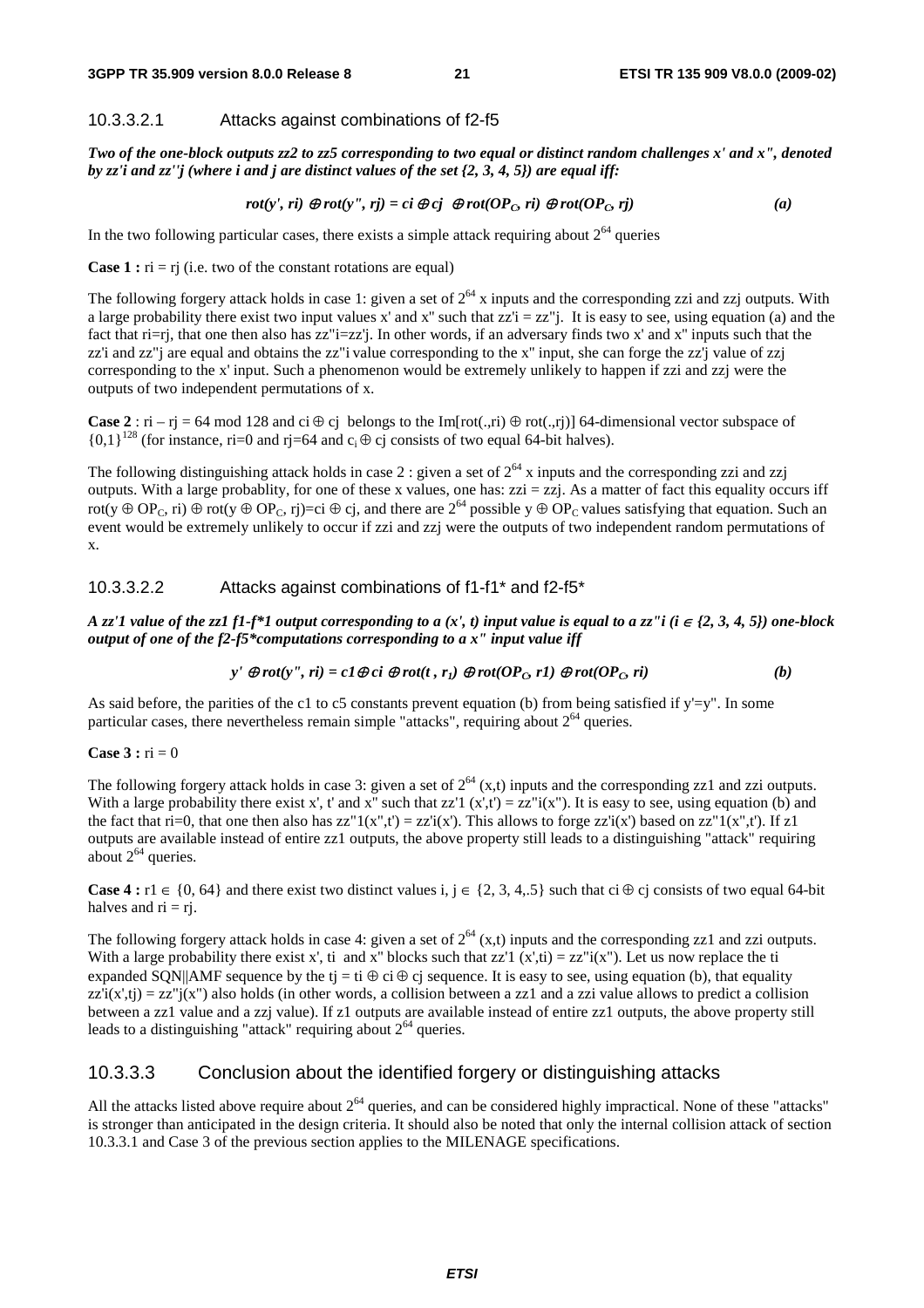## 10.4 Statistical evaluation

The algorithm "MILENAGE" has been designed such that the only cryptographically strong function used to process input depending on a key is the kernel function, which is the block cipher algorithm Rijndael for the example algorithm. All other operations used in the algorithm are XOR, cyclic rotation and splitting/concatenation of bit strings. These operations do not have any cryptographical properties such as confusion or diffusion. Both the designers and evaluators of MILENAGE were thus thoroughly convinced that all statistical tests which are to be performed on MILENAGE only yield results about the underlying kernel function. Since it was not the intention of the task force to evaluate Rijndael, statistical tests have not been performed as a consequence. Care has been taken on the design that the full entropy of the kernel function's outputs is mapped to the outputs of the algorithm (MAC, RES, keys).

### 10.5 Published attacks on Rijndael

This section gives a summary of known and published attacks against reduced variants of Rijndael as described in the AES report ref.[12].

The Rijndael specification describes a truncated differential attack on 4, 5, and 6 round variants of Rijndael [15], based on a 3 round distinguisher of Rijndael. This attack is called the "Square" attack, named after the cipher on which the attack was first mounted.

In Ref. [16], truncated differentials are used to construct a different distinguisher on 4 rounds, based on the experimentally confirmed existence of collisions between some partial functions induced by the cipher. This distinguisher leads to a collision attack on 7 round variants of Rijndael.

The other papers that present attacks on variants of Rijndael build directly on the Square attack. In Ref. [17], the Square attack is extended to 7 round variants of Rijndael by guessing an extra round of subkeys. Table 1 indicates the results for the 192 and 256-bit key sizes, where the total number of operations remains below those required for exhaustive search. Similar attacks are described in Ref. [18].

| <b>Reference</b> | Round (Key size)                           | Type of attack                                                                                                                      | <b>Texts</b>                                                                                       | <b>Memory</b>                                                                | <b>Operations</b>                                                                              |
|------------------|--------------------------------------------|-------------------------------------------------------------------------------------------------------------------------------------|----------------------------------------------------------------------------------------------------|------------------------------------------------------------------------------|------------------------------------------------------------------------------------------------|
| $[15]$           | 5<br>6                                     | <b>Truncated Diff</b><br><b>Truncated Diff</b><br>Truncated Diff.                                                                   | $2^9$<br>$2^{11}_{2^{32}}$                                                                         | small<br>small<br>$7.2^{32}$                                                 | $2^9$<br>$\frac{2^{40}}{2^{72}}$                                                               |
| $[18]$           | 6<br>7 (192)<br>7(256)<br>8(256)<br>9(256) | Truncated Diff.<br>Truncated Diff.<br><b>Truncated Diff</b><br><b>Truncated Diff</b><br><b>Truncated Diff</b><br><b>Related Key</b> | $6.2^{32}$<br>$19.2^{32}$<br>$21.2^{32}$<br>$2^{128} - 2^{119}$<br>$2^{128} - 2^{119}$<br>$2^{77}$ | $7.2^{32}$<br>$7.2^{32}$<br>$7.2^{32}$<br>$2^{61}$<br>$2^{101}$<br><b>NA</b> | $2^{44}$<br>$2^{155}$<br>$\overline{2}^{172}$<br>$\frac{2^{120}}{2^{204}}$<br>2 <sup>204</sup> |
| $[17]$           | 7 (192)<br>7 (256)                         | <b>Truncated Diff</b><br><b>Truncated Diff</b>                                                                                      | $\frac{2^{32}}{2^{32}}$<br>2 <sup>32</sup>                                                         | $7.2^{32}$<br>$7.2^{32}$<br>$7.2^{32}$                                       | $2^{184}$<br>$2^{200}_{2^{140}}$                                                               |
| [16]             | 7 (192, 256)                               | <b>Truncated Diff</b>                                                                                                               |                                                                                                    |                                                                              |                                                                                                |

#### **Table 1: Summary of reported attacks related to Rijndael versions**

It should be noted that many of the reported attacks shown in table 1 are related to versions of Rijndael with larger keylength than used in MILENAGE.

The attacks reported in ref. [18] are improved by a partial summing technique that reduces the number of operations. The partial summing technique is also combined with a technique for trading off operations for information, yielding attacks on 7 and 8 round variants that require almost the entire codebook. The same paper also presents a related key attack on a 9 round variant with 256-bit keys. This attack requires not only encryptions of chosen plaintexts under the secret key, but also encryptions under 255 other keys that are related to the secret key in a manner chosen by the adversary.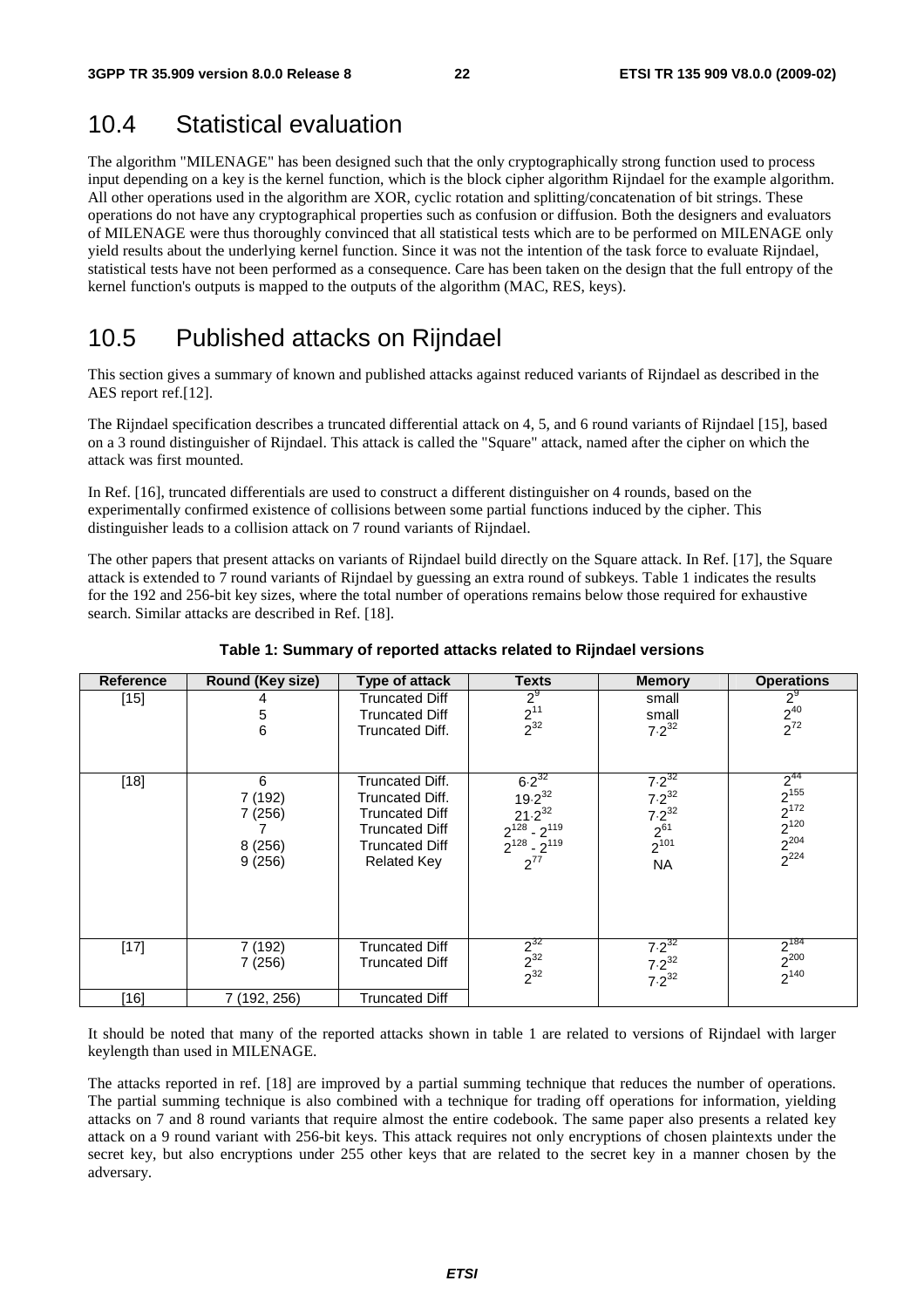### 10.6 Complexity evaluation

#### 10.6.1 Complexity of draft Rijndael implementation

A straightforward implementation result in 8051 assembly language (no optimisations made) without taking advantage of Rijndael's rather particular linear component achieves the following results:

| RAM:    | 48 bytes  |
|---------|-----------|
| ROM:    | about 1 k |
| Cycles: | 30.000    |

Max 6 applications  $(5 + 1)$  if OPc is computed on the card at each authentication) of Rijndael are considered: 180.000 cycles, which takes 55,38 ms @ 3.25 Mhz.

#### 10.6.2 Estimate complexity of modes

Once Rijndael is implemented, considering the **f1**-**f5** construction of the modes, we obtain:

RAM:

 RAND/E\_K(RAND xor OPc)/IK 16 bytes OPc: 16 bytes SQN xor AK || AMF || MAC-A / CK / SQN\_MS xor AK\* || AMF\* || MAC-S: 16 bytes RES: 8 bytes K: 16 bytes Total: 72 bytes

ROM:  $5*200$  bytes = 1k

Cycles: overhead of  $5*15.000$  cycles = 75.000 cycles, which gives 23,07 ms overhead @ 3.25 Mhz.

### 10.6.3 Estimate of total MILENAGE

- RAM: 120 bytes
- ROM: 2k

Cycles: 255.000, which represents 78,46 ms @ 3.25 Mhz.

#### 10.6.4 SPA/DPA, Timing attack countermeasures

See Section 10.8 for a wider discussion on these implementation attacks and the possibility for protection against such attacks.

RAM: additional 280 bytes XRAM

ROM: no significant change

Cycles:  $(180.000 + 75.000)^*$  = 765.000 cyles, which takes 235 ms @ 3.25 Mhz.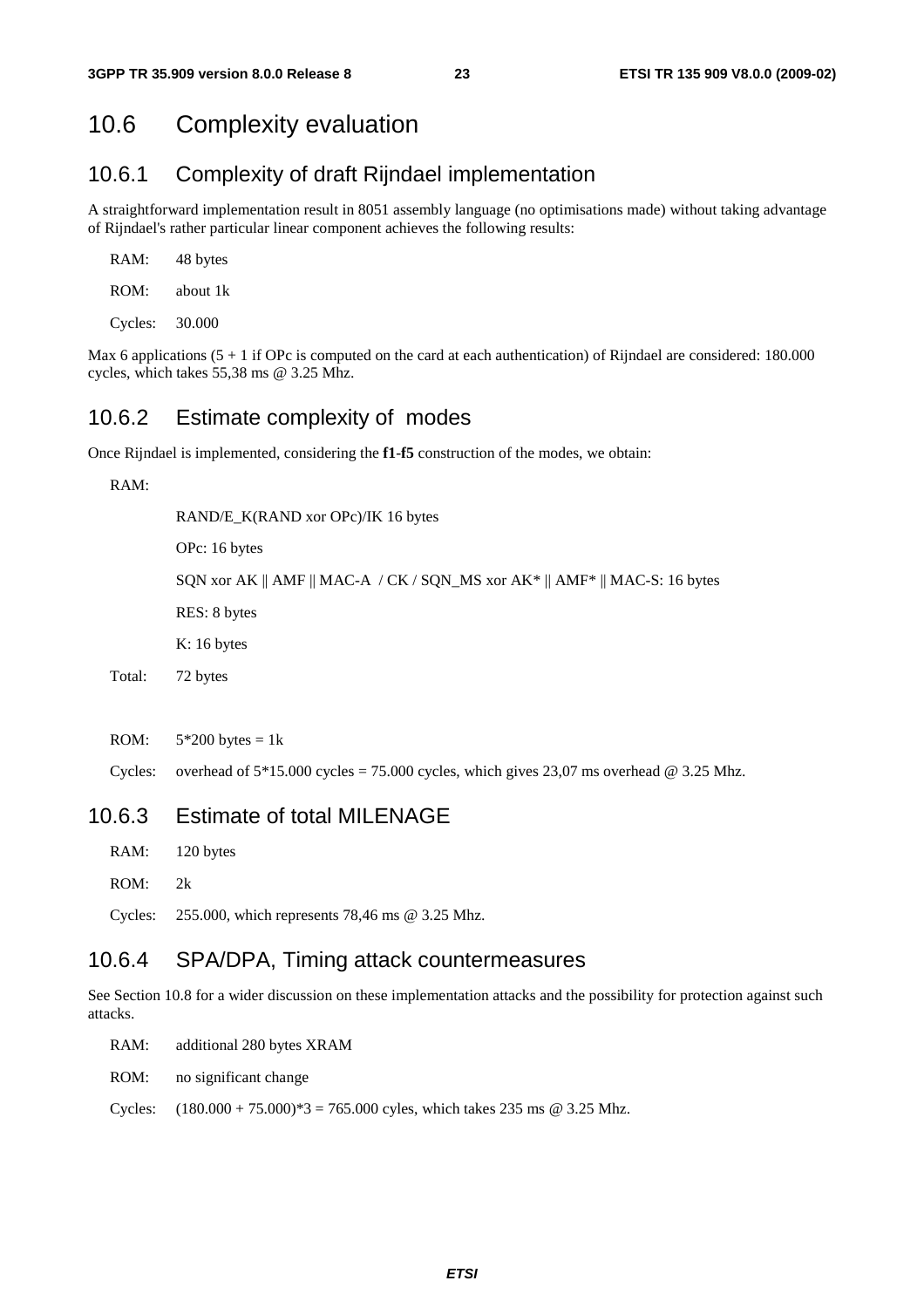### 10.6.5 Conclusion on algorithm complexity

The figures given in this section are rough estimates on complexity for a Rijndael kernel with and without full DPA/SPA/TA protections.

For an unmasked kernel and unmasked modes, the total estimate for the **f1** – **f5**\* functions fits into 2k of ROM, using 120 bytes of RAM and executing under 80 ms @ 3.25 Mhz for our draft implementation. This lies well within the required 8k of ROM, 300 bytes of RAM and 500 ms execution time.

For a masked version of the kernel and modes, the total estimate for the **f1**-**f5** functions still meets the requirement of 8k of ROM, furthermore executing in less then 235 ms @ 3.25 Mhz for our draft implementation. However, masking techniques such as those described later on in this evaluation report require at least 256 additional bytes of XRAM, which sums up to slightly under 400 bytes of RAM for the kernel and modes."

Additional comment: The Task Force's expertise is in the design of the specified cryptographic functions. It is not familiar with (and doesn't really want to know) the fine detail of the wider context within the USIM. For example the Task Force do not know the USIM command set; the time involved in getting parameters into and out of the USIM; exactly how the cryptographic functions will be called in an operational environment; whether all results will be calculated at once or whether some results (e.g. CK) will be retrieved before others (e.g. IK) are calculated.

The Task Force have ensured to the best of its ability that the example algorithm set can be implemented efficiently, and that the size and performance parameters lie well within the requirements given in ref [2] to allow for other operational constraints that lie outside of its control.

## 10.7 External complexity evaluations

As part of the AES process there have been a number of investigations into physical realisations of Rijndael and these have included implementations for smartcards and protection against DPA. The results of three of these investigations are reproduced here.

Ref. [10] reports the following results for evaluating the Rijndael algorithm against DPA. The algorithm was implemented on a 32-bit ARM processor, both unmasked and masked against DPA. Security Cost is the ratio of Masked to Unmasked.

|                       | <b>Cycle count</b> | <b>RAM</b> (bytes) | <b>ROM</b> (bytes) |
|-----------------------|--------------------|--------------------|--------------------|
| Unmasked              | 7.086              | 52                 | 1.756              |
| <b>Masked</b>         | 13.867             | 326                | 2.393              |
| <b>Security Costs</b> | .96                | R 77               | 1.36               |

The following results are given in ref. [13] and show the complexity and the performance of Rijndael implemented on a Toshiba T6N55 chip that contains a Z80 microprocessor and a coprocessor on a smart card. Internal means the size of required CRAM for the coprocessor's operations. External means the other work area.

|                 | <b>Total RAM</b> | <b>Internal RAM</b> | <b>External</b><br><b>RAM</b> | <b>ROM</b> (bytes) | <b>Time</b><br>(clocks) |
|-----------------|------------------|---------------------|-------------------------------|--------------------|-------------------------|
| Encrypt         | 34               | 32                  |                               | 700                | 25.494                  |
| <b>Schedule</b> | 32               | 32                  |                               | 280                | 10.318                  |
| Total           | 66               | 64                  |                               | 980                | 35.812                  |

The Rijndael Specification itself, ref. [15], gives the following table for three different implementations on the Intel 8051 microprocessor:

| <b>Number of Cycles</b> | <b>Code Length (bytes)</b> |
|-------------------------|----------------------------|
| 4065                    | 768                        |
| 3744                    | 826                        |
| 3168                    | 1016                       |

Ref. [15] also provides the following results for an implementation on a Motorola 68HC08 microprocessor:

| <b>Number of Cycles</b> | <b>Required RAM(bytes)</b> | Code Length (bytes) |  |
|-------------------------|----------------------------|---------------------|--|
| 8390                    |                            | 919                 |  |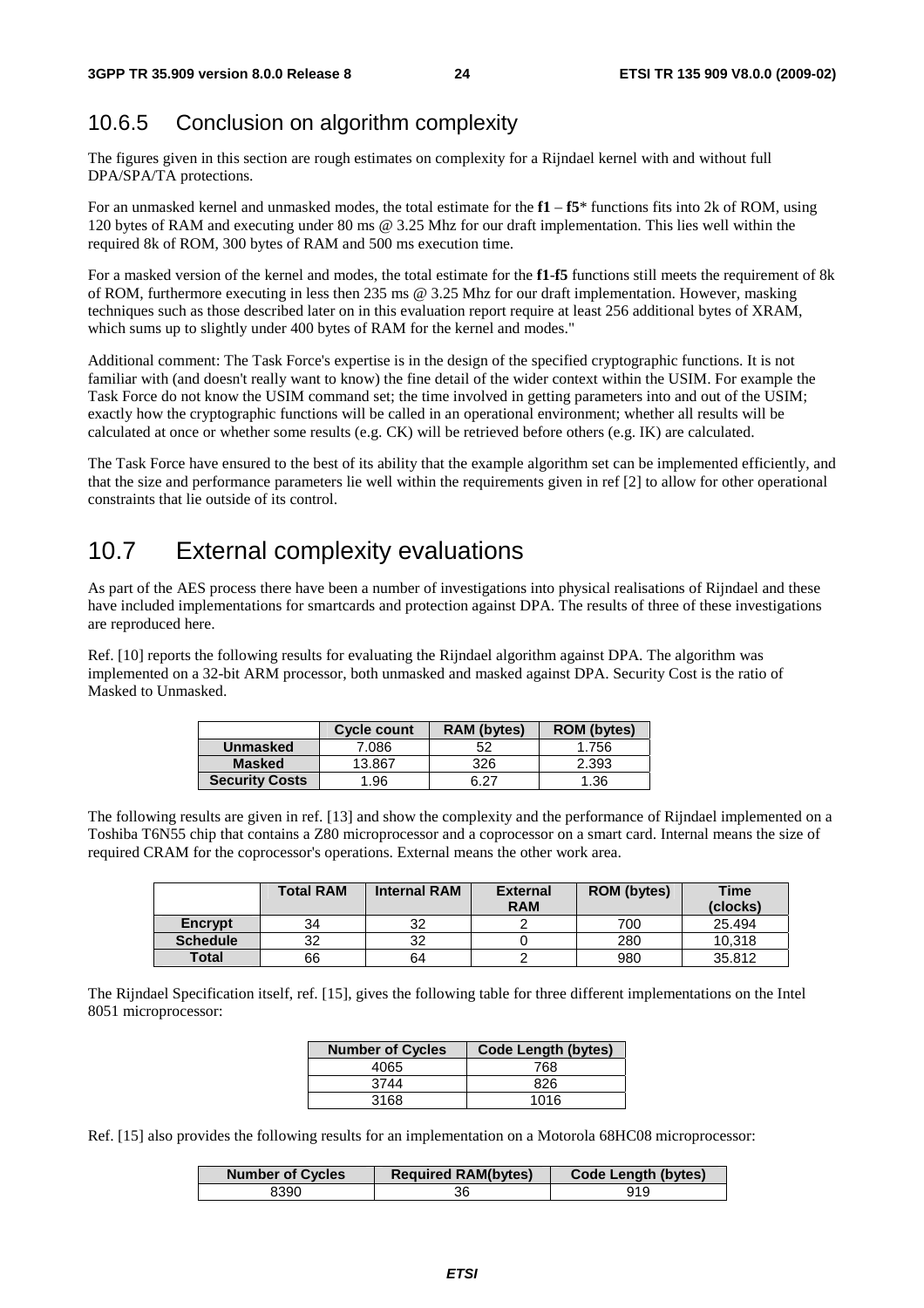### 10.8 Evaluation of side channel attacks

In this section we will focus on the resistance of MILENAGE against side-channel attacks, or 'implementation attacks', i.e. attacks which make use of an additional (physical) information channel [7] through which secrets might leak. These additional channels include, but are not limited to, timing measurements [6], power consumption [8], [9], [10], [11]electromagnetic radiation, etc.

### 10.8.1 Evaluation of the kernel algorithm

Rijndael has been chosen as a kernel function for the 3GPP authentication algorithm. As most block ciphers, it uses simple linear operations such as bit shifts and rotations, exclusive or operations, as well as substitutions through a non linear 8 by 8 bit S-box.

Similarly to DES, Rijndael is vulnerable to SPA (Simple Power Analysis), DPA (Differential Power Analysis) and timing attacks. These attacks may however be thwarted by using adequate software and hardware protections on the mobile station. Note however that some techniques and/or methods for such protections might be subject to pending patents.

#### 10.8.1.1 Timing Attacks

We refer to [6] for a complete description of timing attacks. In the case of Rijndael, the most vulnerable operation is the polynomial remaindering over  $GF(2^{\tilde{s}})$ . In practice, this operation is implemented either by a 1-bit shift to the left, followed by a conditional exclusive-or with the modulus, or by a conditional table look-up. In both cases, the 'if' operation may leak information on intermediate results, and thus reveal parts of the secret key.

Therefore, care should be taken to ensure that this operation is implemented in constant time using operations that are the same, whatever the intermediate result. In particular, no 'if', 'case' or otherwise conditional 'jump' and 'call' instructions should be used. The MixColumn routine shall be implemented in an 'operation constant' way.

In this way, efficient protection against timing attacks is easily achieved.

#### 10.8.1.2 Simple Power Analysis

Every block cipher is vulnerable to Simple Power Analysis. We refer to [9] and [10] for a complete description of this attack. In a very simple approach, an attacker monitors the power consumption curves of the device while executing cryptographic operations on different input data. The overall form of the curve reveals which actual data are being manipulated, thus leaking information on the secret key. This kind of attack may be thwarted by appropriate hardware countermeasures such as random noise generators or current scramblers on the device. Ad-hoc wait states or dummy instruction routines may be added in order to confuse the 'visual' analysis as much as possible.

It is a simple matter to provide good resistance against Simple Power Analysis.

#### 10.8.1.3 Differential Power Analysis

We refer to [8], [9], [10] and [11] for a detailed description of Differential Power Analysis. Rijndael, as many other block ciphers is vulnerable to DPA. In particular, bytewise key-addition followed by a non-linear substitution table is generally enough to attack a block cipher successfully, meaning that the entire secret key may be recovered using a few hundred power curves. The attacker defines a selection function, which consists for example in one output bit of the non-linear S-box. The differential attack proceeds as follows:

- Guess the value of a given secret key byte.
- Using knowledge of the input (or output) data, compute the estimated one-bit result of the substitution of the input byte exclusive-ored with the key byte, according to the selection function.
- Sort the power curves according to the one-bit result and compute the mean of all curves in each of the two resulting sets.
- Subtract the two means and visualise the resulting curve.
- Repeat for all key guesses.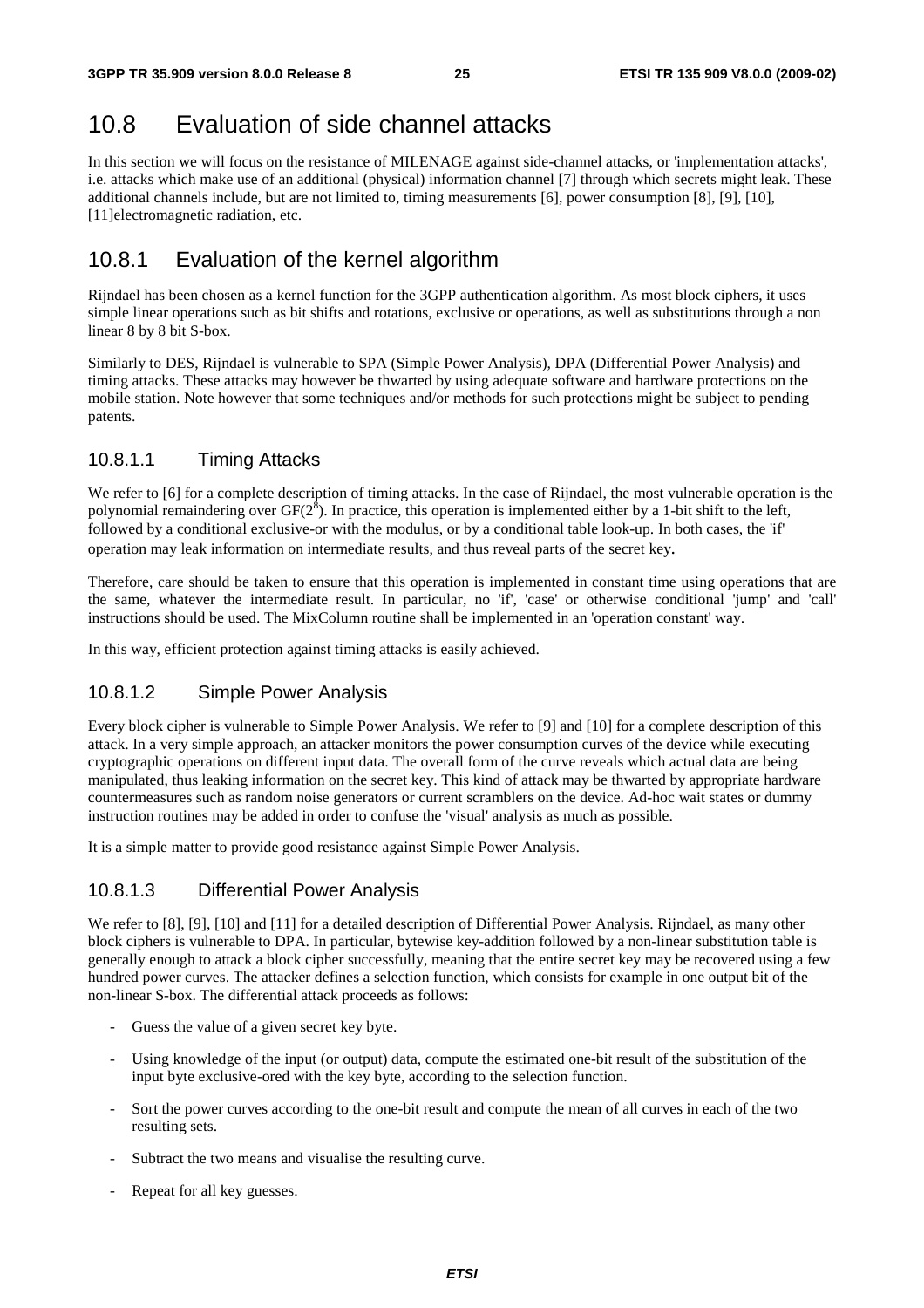- For at most a few key guesses, the resulting curve will show a DPA 'peak' (whereas all other curves will be completely flat). These key guesses comprise the right key byte.
- Iterate on other key bytes and complete the whole secret key by exhaustive search as appropriate.

In the case of Rijndael, the secret key may be found byte by byte using a few hundred curves. Thus Rijndael is as vulnerable to DPA as DES.

We refer to [8], [10] and [11] for protections and countermeasures against this attack. All input data as well as the secret key may be masked by a random value throughout the cryptographic computations. Special care should be taken when handling the S-box, as this component is non-linear. Following [10], a boolean masked table S' can be defined in terms of S, and of the input and output masks r\_in and r\_out, such that  $S'[x] = S[x \oplus r \text{ in}] \oplus r$  out. This masked table S' takes inputs that are masked with r\_in and produces outputs that are masked with r\_out. Thus the look-up operation is convertible into an operation which can 'handle' random boolean masks. All other components in Rijndael are linear and are thus not affected by the random masks.

The masks should be refreshed at every execution on different input data, in order to decorrelate every cryptographic operation from the actual value of the manipulated bytes. Together with hardware countermeasures against SPA, these protections should achieve a reasonable level of security against first order power attacks.

#### 10.8.1.4 Other side channels

Other side channels such as carry bit propagation analysis or differential electromagnetic radiation or IPA (Inferential Power Analysis) are still under investigation in the open literature and are thus not addressed in this evaluation report.

### 10.8.2 Evaluation of the f1-f5 modes

The authentication and key derivation modes use Rijndael as the kernel function. As such, these modes are equally vulnerable to the different power and timing attacks. They can be efficiently protected by the same methods as for the kernel function itself. In particular, random boolean masking should also be applied to each function individually, not only to the underlying kernel.

#### 10.8.2.1 Operator Constants (OP or OPc)

The use of secret operator constants enables to mask the real inputs to the kernel function, but side-channel attacks may still be applied to recover the exclusive or between these constants and the first round-key of the kernel. Subsequently, the second round-key may be derived and finally the original key may be recovered.

Thus, the operator constants have the effect of transforming a straightforward known plaintext attack into a slightly but not significantly more complex attack. Care should be taken to protect the operator constants as well as the secret key of the block cipher itself. This is achieved using above mentioned masking techniques.

#### 10.8.2.2 Rotations and constants

These values are meant to be publicly defined and need not be protected in any way. However, if an operator chooses to diversify them, computations involving the rotations and constants should also be protected against timing and power attacks using previously mentioned techniques.

### 10.8.3 Conclusion on side channel attacks

Rijndael as a kernel function is vulnerable to side-channel attacks but may be efficiently protected against these attacks on the USIM. The modes do not add any security with respect to this kind of attacks and in case secret values such as an operator constant, rotations and other constants are used, it is strongly advised to protect them by random boolean masking together with the kernel function.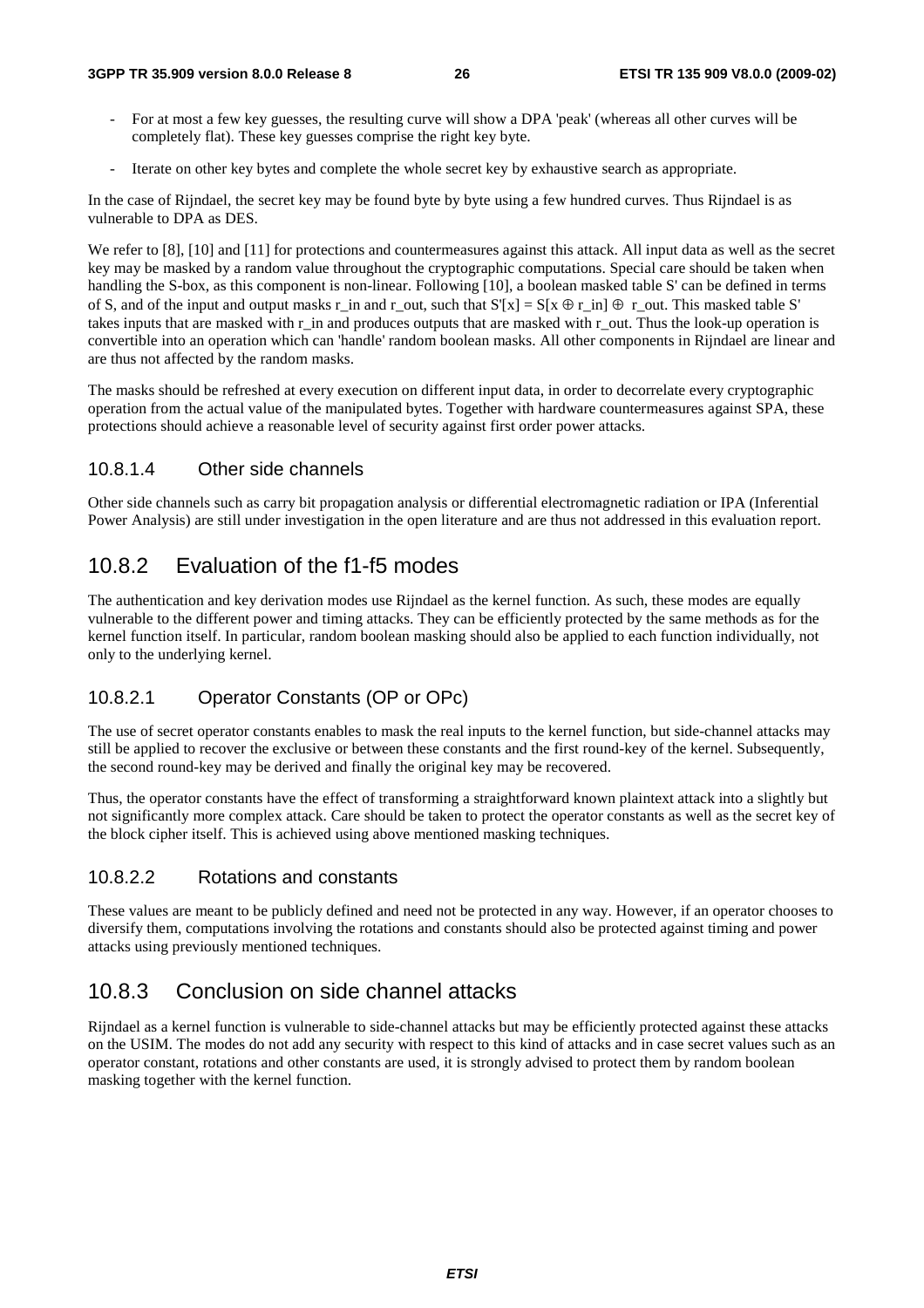## 11 Conclusions

The MILENAGE algorithm set forms a complete set of cryptographic functions suitable for use in the 3GPP authentication framework. It constitutes a well-founded architecture based upon a highly trusted kernel and achieves all goals related to efficiency and security. The design supports the possibility for operator specific modifications by introduction of dedicated parameters and interchangeable modules.

The combination of the mathematical analysis carried out by the ETSI SAGE Task Force and related external evaluation results support the soundness of the design. This report includes a description of certain forgery attacks with complexity lower than the security level set by the 128 bits subscriber key, but it is explained that these attacks have been considered during the design process and are not considered to be feasible within the operational context of 3GPP.

The Task Force has specifically considered the threat of different side channel attacks and the report provides references to several techniques that can be used to ensure that MILENAGE can be implemented in a way that protect the USIM.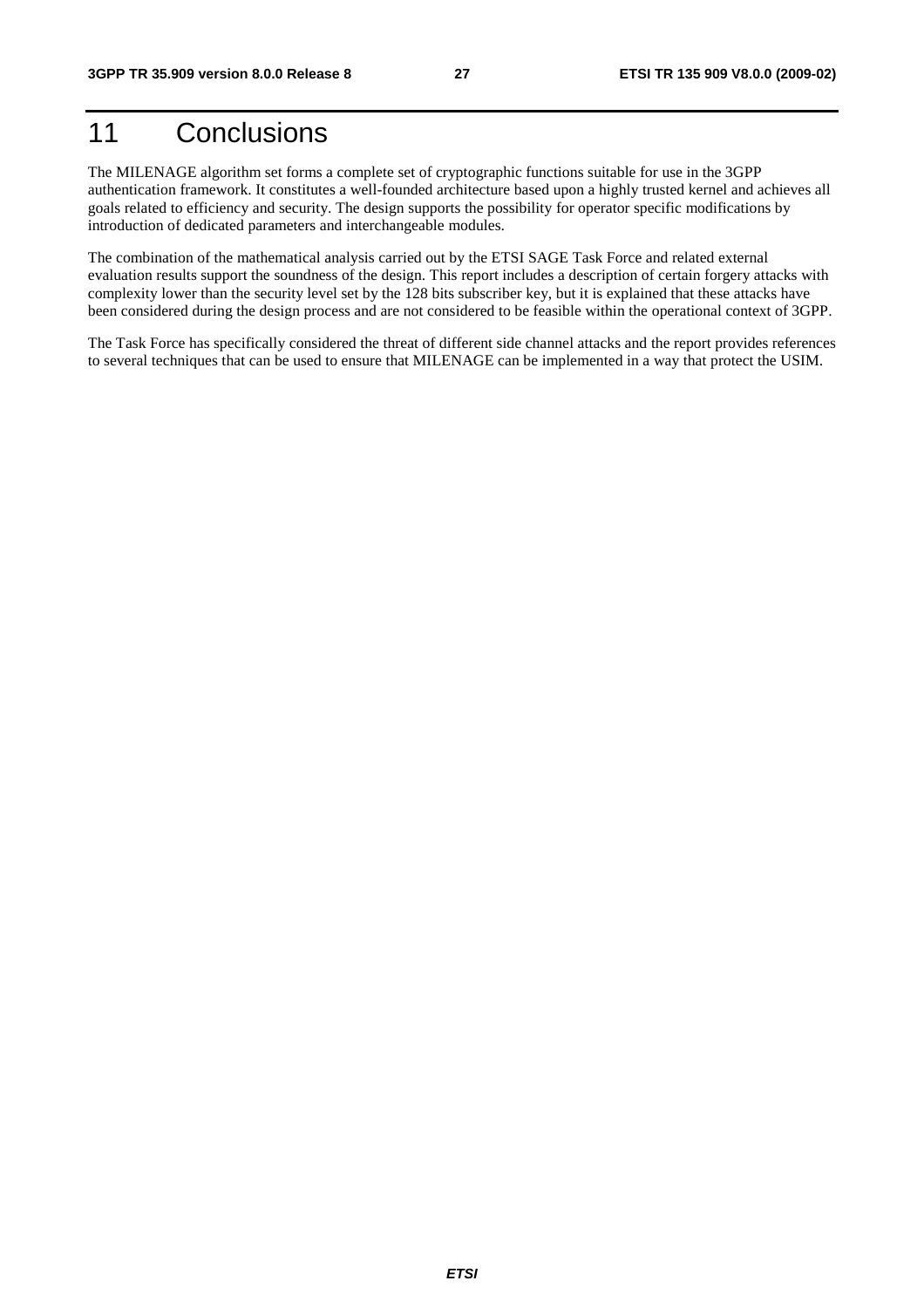## Annex A (informative): Change history

| <b>Change history</b> |                          |                |                |                              |                           |
|-----------------------|--------------------------|----------------|----------------|------------------------------|---------------------------|
| <b>TSG SA</b><br>#    | <b>Version</b>           | <b>CR</b>      | <b>Tdoc SA</b> | <b>New</b><br><b>Version</b> | <b>Subject/Comment</b>    |
| SP-11                 | SAGE<br>v <sub>1.0</sub> | $\blacksquare$ | SP-010144      | 4.0.0                        | Approved as Release 4     |
| SP-16                 | 4.0.0                    | $\sim$         |                | 5.0.0                        | Release 5 version created |
| $SP-26$               | 5.0.0                    | $\blacksquare$ |                | 6.0.0                        | Release 6 version created |
| SP-36                 | 6.0.0                    | $\sim$         |                | 7.0.0                        | Release 7 version created |
| $SP-42$               | 7.0.0                    | -              |                | 8.0.0                        | Release 8 version created |